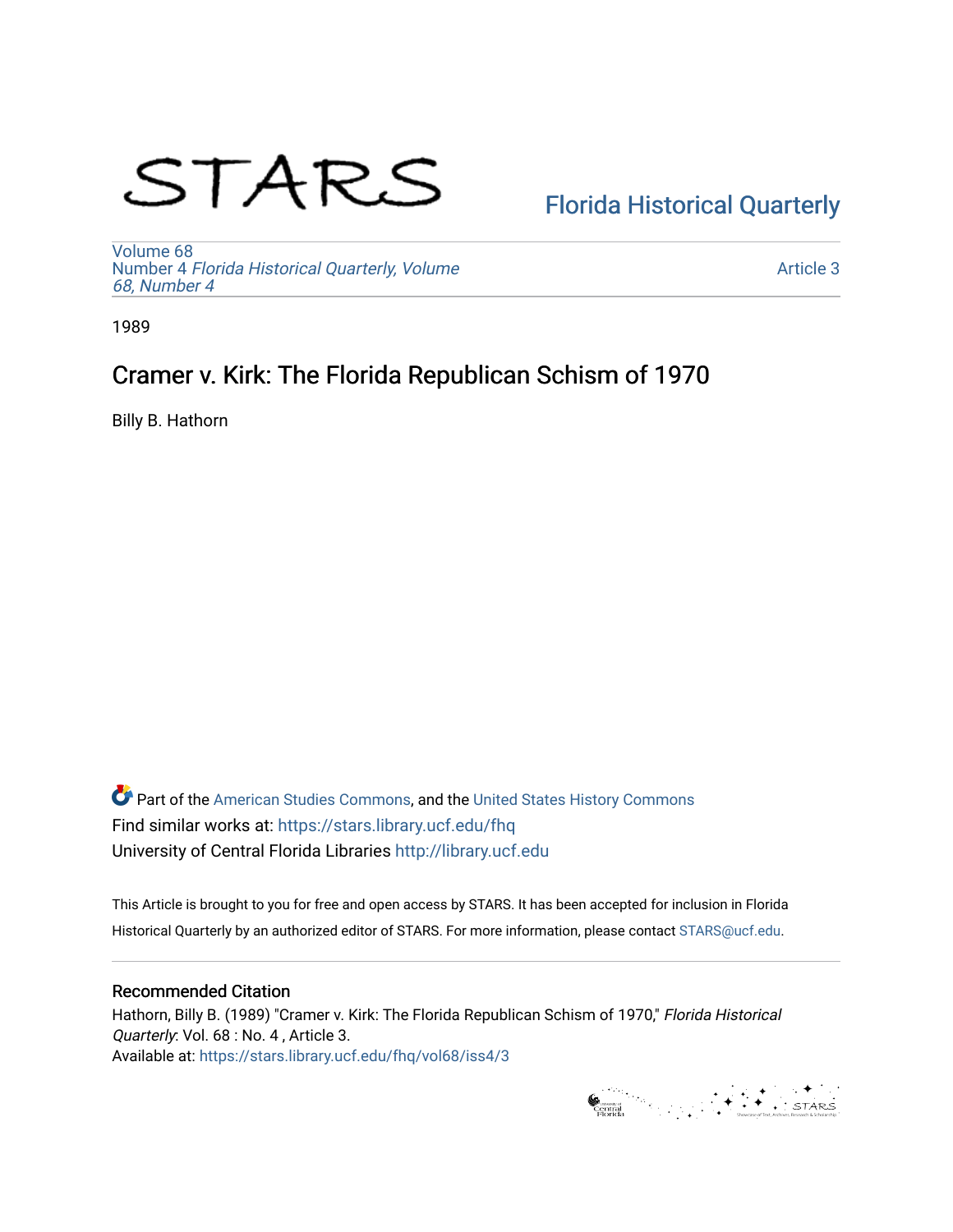# **CRAMER V. KIRK: THE FLORIDA REPUBLICAN SCHISM OF 1970**

#### by BILLY B. HATHORN

**H** aving languished for nearly a century as a nominal political entity, Florida Republicans seemed poised by 1970 to cal entity, Florida Republicans seemed poised by 1970 to establish parity, if not supplant, the Democrats as the Sunshine State's majority party. The groundwork for such a metamorphosis had been laid when Eisenhower and Nixon won Florida in four of the five presidential elections between 1952 and 1968. William Cato "Bill" Cramer was elected in 1954 as the state's first twentieth-century Republican Congressman, and Claude Roy Kirk, Jr., seized the governorship twelve years later amid the internecine bickering of Democratic factions. Moreover, Edward J. Gurney's 1968 United States Senate victory was the sole statewide Republican triumph that year outside the presidential contest in the eleven ex-Confederate states. In the crucial 1970 elections, the Republicans seemed poised to re-elect Kirk and win a second Senate seat with what the *New York Times* termed "inexorable strength and unlimited potential."<sup>1</sup> But the squabbling that previously crippled the Democrats now wreaked havoc on the fledgling GOP as the conflicting interests of five leading Republicans shook the party to its foundation: Congressman Cramer and his senatorial rival, former Judge G. Harrold Carswell; Governor Kirk and his primary foe, businessman Jack M. Eckerd; and Senator Gurney, whose potential soon deteriorated to the extent that he would retire from politics after a single term. It may be argued, however, that despite the 1970 losses, the GOP could have remained competitive in Florida had Kirk not undermined Cramer's Senate candidacy. This article examines how the Cramer-Kirk schism helped re-cement Democratic hegemony and delayed the establishment of a competitive two-party system in Florida.

Billy B. Hathorn is instructor of history and political science, Laredo Junior College, Laredo, TX.

<sup>1.</sup> *New York Times,* September 30, 1970,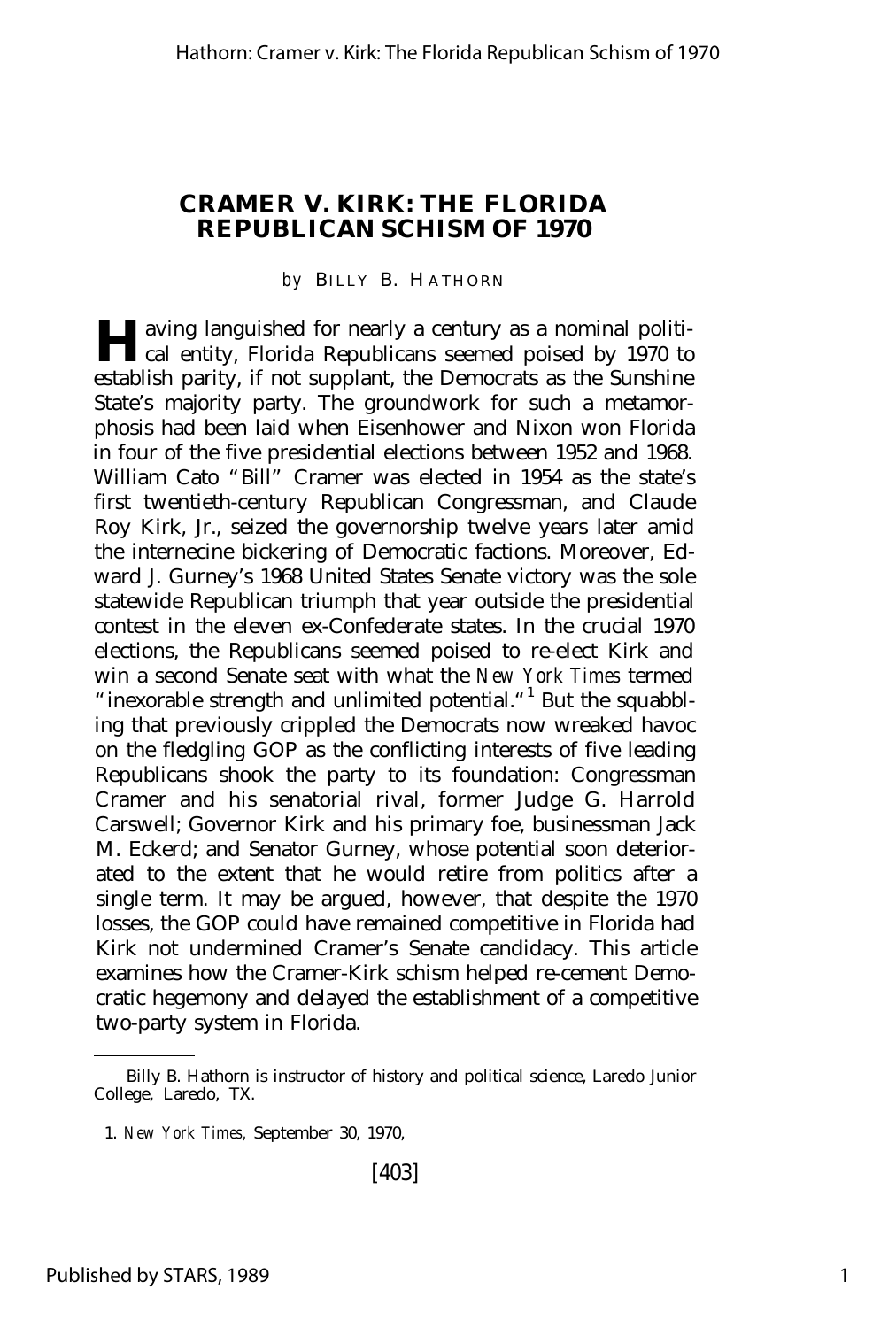Cramer was born in Denver, Colorado, August 4, 1922, and moved with his parents to St. Petersburg where he would wage his first political campaigns in student government at St. Petersburg High School and Junior College. His roots were anchored in the Protestant "work ethic": as a teenager he sold fruit, flowers, and candy and worked as a grocery clerk and theater usher. Before entering college at the University of North Carolina, he was a bellhop at a North Carolina resort hotel. When Cramer sought public office, voters who remembered his active youth dubbed him "the orange boy."<sup>2</sup> After World War II service in Europe and subsequent graduation from the Harvard Law School, Cramer was admitted to the Florida bar. He became a Republican in 1949 when statewide registration was still fourteen-to-one Democratic. Among those nudging Cramer to Republicanism was his law partner, Herman Wilson Goldner, subsequently mayor of St. Petersburg.

Florida's geographic configuration and uneven population distribution has made it more difficult for Democratic factions to persist because urbanites have been unwilling to accept domination by a few party leaders. V. O. Key, Jr., described Florida elections in the years prior to the modern Republican emergence as "personality-oriented within narrow ideological boundaries." At first, the Republicans, largely migrants from the Midwest and North, challenged Democratic control in Pinellas County and other retiree centers. The migration of business executives and older citizens had drastically altered the partisan profile of the region. As early as 1928, Herbert Hoover helped carry Pinellas Republicans to victory in races for sheriff, judge, assessor, and state senator. In 1948, Republican Thomas E. Dewey won Pinellas, Sarasota, Palm Beach, Broward, and Orange counties, and a third of the statewide vote. Dissent against the national Democrats resumed between 1952 and 1972, though Lyndon Johnson carried both Florida and Pinellas County as part of his presidential victory. Jimmy Carter, be-

<sup>2.</sup> William Cramer, tape-recorded interview with author, Washington, DC, February 12, 1988; *Biographical Directory of the American Congress, 1774-1971* (Washington, DC, 1971), 796. Besides consenting to a twenty-three-page, single-spaced, typed interview with the author, Cramer has deposited his congressional papers with the Cramer Library, University of Tampa.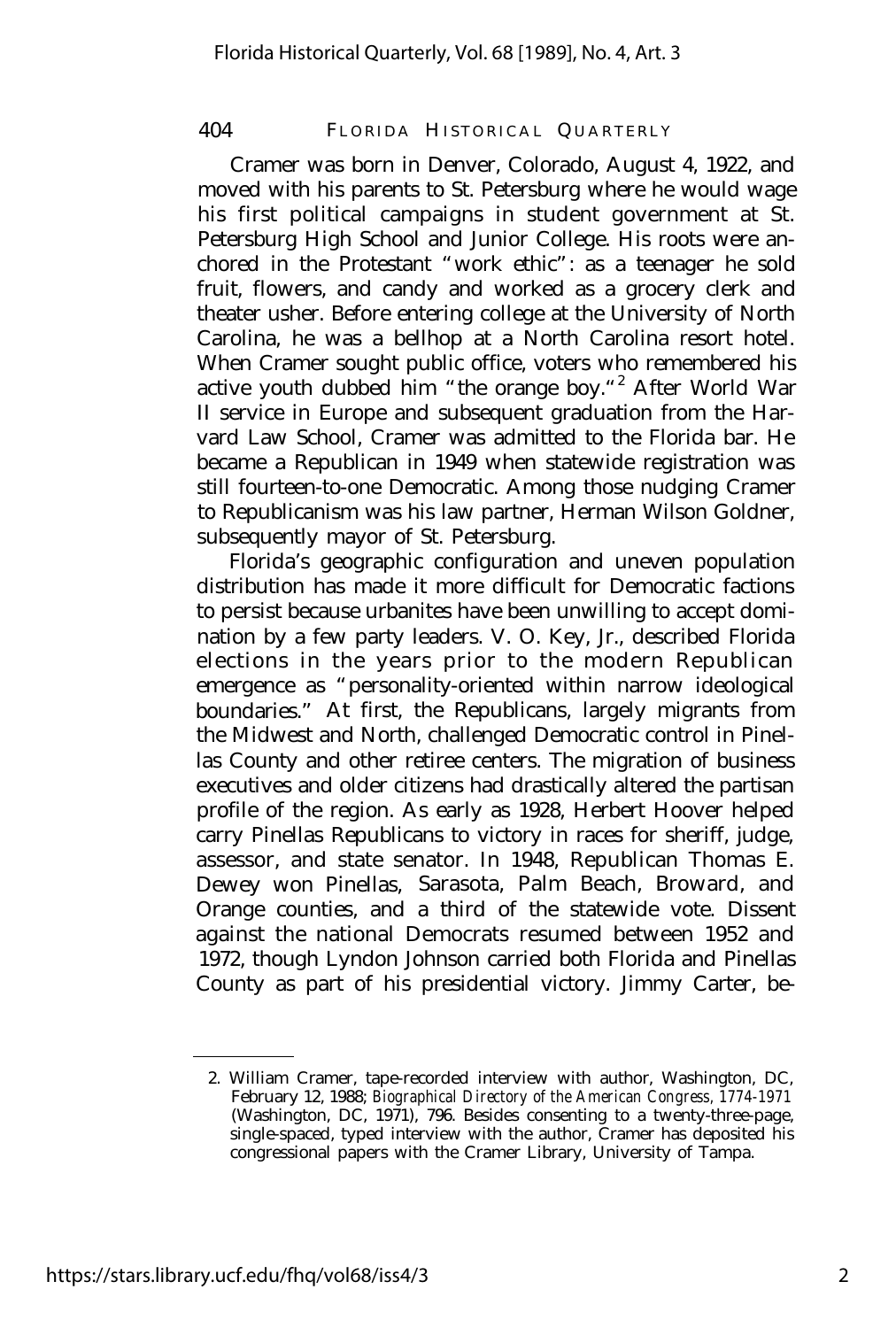neficiary of an influx of blue-collar voters, almost won Pinellas County in  $1976$ .<sup>3</sup>

Cramer ran for the legislature in 1950, and was campaign manager for the Pinellas Republican slate, none of whose fourteen members had previously sought office. The Republicans, decrying inefficient government and "boss-type" politics, organized at the grassroots and, at Cramer's insistence, offered a unified ticket, a procedure still followed in the county. All but one of the GOP candidates were elected. Cramer became "titular head" of the Pinellas GOP; in 1974, the State Executive Committee honored him as Florida's "Mr. Republican."<sup>4</sup>

In 1967, the *Tampa Tribune* humorously paraphrased Genesis to stress Cramer's role in the GOP: "In the beginning there was the party, and the party was with Bill Cramer, and the party was Bill Cramer.<sup>45</sup> When Cramer's two Republican colleagues named him minority leader in 1951, Democrats teased them for "caucusing in a phone booth." The Florida legislature operates under United States House rules, and Cramer's assertion of "minority rights" raised his visibility and influence. He defended junior colleges from challenges waged by the legislative leadership and the four-year institutions; Cramer considered such schools essential to low-cost education. He also worked to establish the state's first anti-crime commission, but the Democrats refused to name any Republicans to the panel. $<sup>6</sup>$ </sup>

In 1952, Cramer ran for Congress in an "open" district against Democrat Courtney W. Campbell, a Clearwater businessman and former state highway board member. Spending \$25,000 in a handshaking campaign about Pinellas, Hill-

<sup>3.</sup> Bruce A. Campbell, "Patterns of Change in the Partisan Loyalties of Native Southerners: 1952-1972," *Journal of Politics* 39 (August 1977), 736-37, 755, 761; Jack Bass and Walter DeVries, *The Transformation of Southern Politics: Social Change and Political Consequence Since 1945* (New York, 1976), 117; *New York Times,* September 11, 30, 1970; V.O. Key, Jr., *Southern Politics in State and Nation* (New York, 1949), 83-85, 281; David J. Ginzl, "The Politics of Patronage: Florida Republicans During the Hoover Administration," *Florida Historical Quarterly* 61 (July 1982), 5; *U.S. News and World Report,* November 12, 1954, 30; Alexander P. Lamis, *The Two-Party South* (New York, 1984), 181; Michael Barone, Grant Ujifusa and Douglas Matthews, *The Almanac of American Politics* (New York, 1979), 182-83.

<sup>4.</sup> Cramer interview; *U.S. News and World Report,* November 12, 1954, 87; *Time,* November 15, 1954, 26.

<sup>5.</sup> *Tampa Tribune,* June 18, 1967.

<sup>6.</sup> Cramer interview.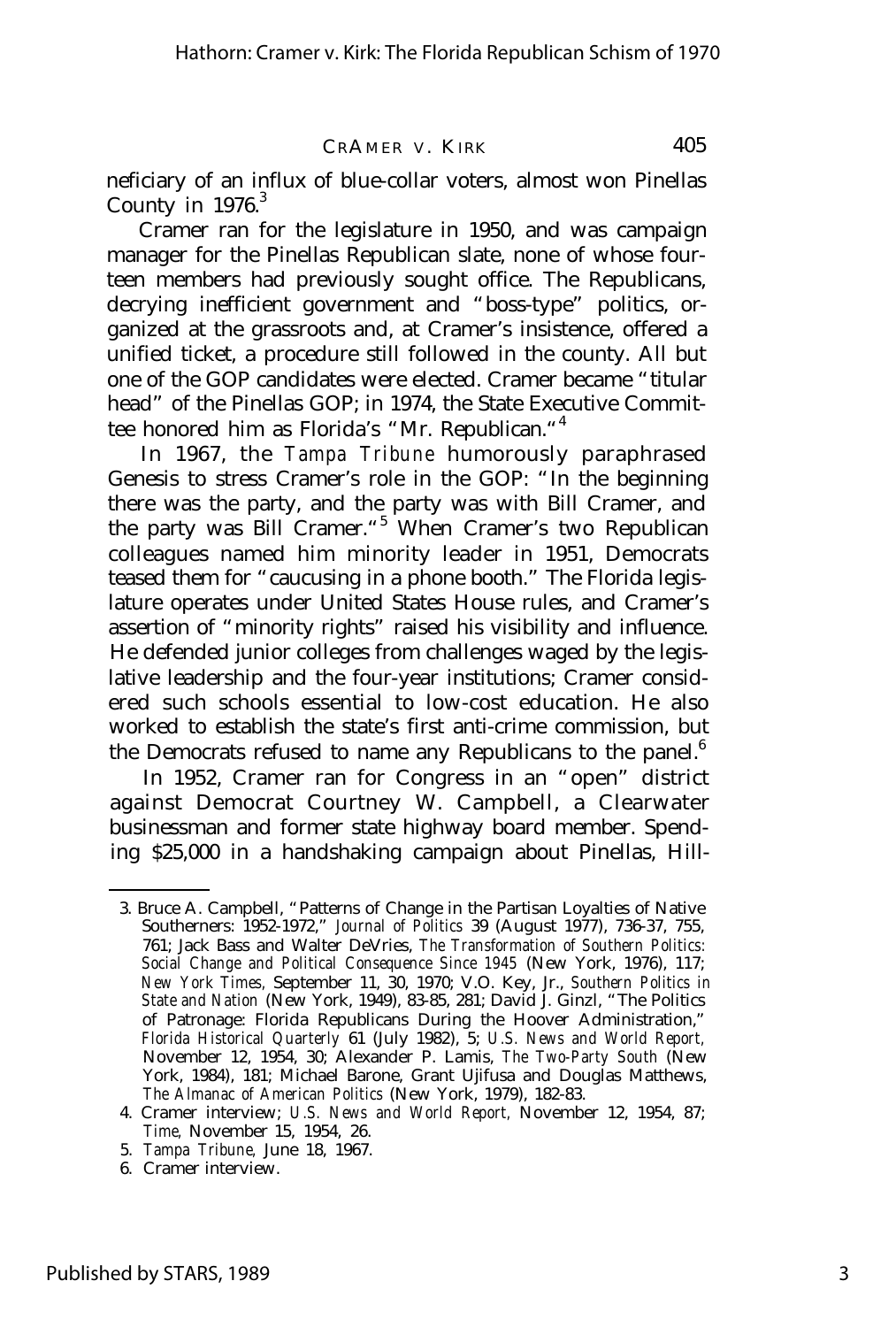sborough, Pasco, and Hernando counties, Cramer benefited from the Eisenhower-Nixon ticket, though he lost by .7 percent. In 1954, Cramer, with a stronger organization, unseated Campbell by the same .7 percent margin. Cramer, however, found the \$40,000 spent in the race insufficient for television advertising. The state GOP, which had offered no aid in 1952, contributed \$4,000 in 1954.<sup>7</sup> Florida Democratic Congressman Robert "Bob" Sikes depicted Campbell as "hard-working, dedicated and capable" but ineffective in public speaking. Sikes, who stumped for Campbell, later remembered: "[I]t was easy to diagnose the trouble; Courtney couldn't cope with the articulate Cramer on the platform. His speeches were wooden and uninteresting. I attempted to help him and even wrote out some short messages which I thought would be effective in getting his story across to his constituents. I was dismayed when I heard him deliver them. He sounded like a third grader struggling through a reading assignment. Cramer was articulate, a successful lawyer, and he already enjoyed some recognition in public life. In my effort to help Campbell, I said that Cramer, serving in a Democratic Congress, would be like a lost ball in high weeds. Bill never let me forget that statement, although subsequently we became good friends."<sup>8</sup>

Cramer's breakthrough did not seem to register with GOP chairman Harold Alexander of Fort Myers who handled federal patronage outside Cramer's district. Cramer recalls that Alexander did "his best to put me in my place," though Cramer was the first Republican in the Florida delegation in seventy-two years. Cramer claims Alexander overemphasized patronage to the neglect of voter registration. $9$ 

By 1964, after a decade in the House, Cramer was elected in the primary as Republican national committeeman, a position he held for twenty consecutive years, and he headed a presidential delegate slate pledged to Barry Goldwater. Cramer said Goldwater asked him to circumvent the party "regulars" led by

<sup>7.</sup> Ibid.; *Biographical Directory of the American Congress,* 697; Florida, *General Election Returns,* November, 1954 (Tallahassee, 1954); *U. S. News and World Report,* November 21, 1952, 49-51; November 1 2 , 1954, 87; *Time,* November 15, 1954, 26.

<sup>8.</sup> Robert Lee Fulton Sikes, *He-Coon: The Bob Sikes Story* (Pensacola, 1985), 324.

<sup>9.</sup> Cramer interview.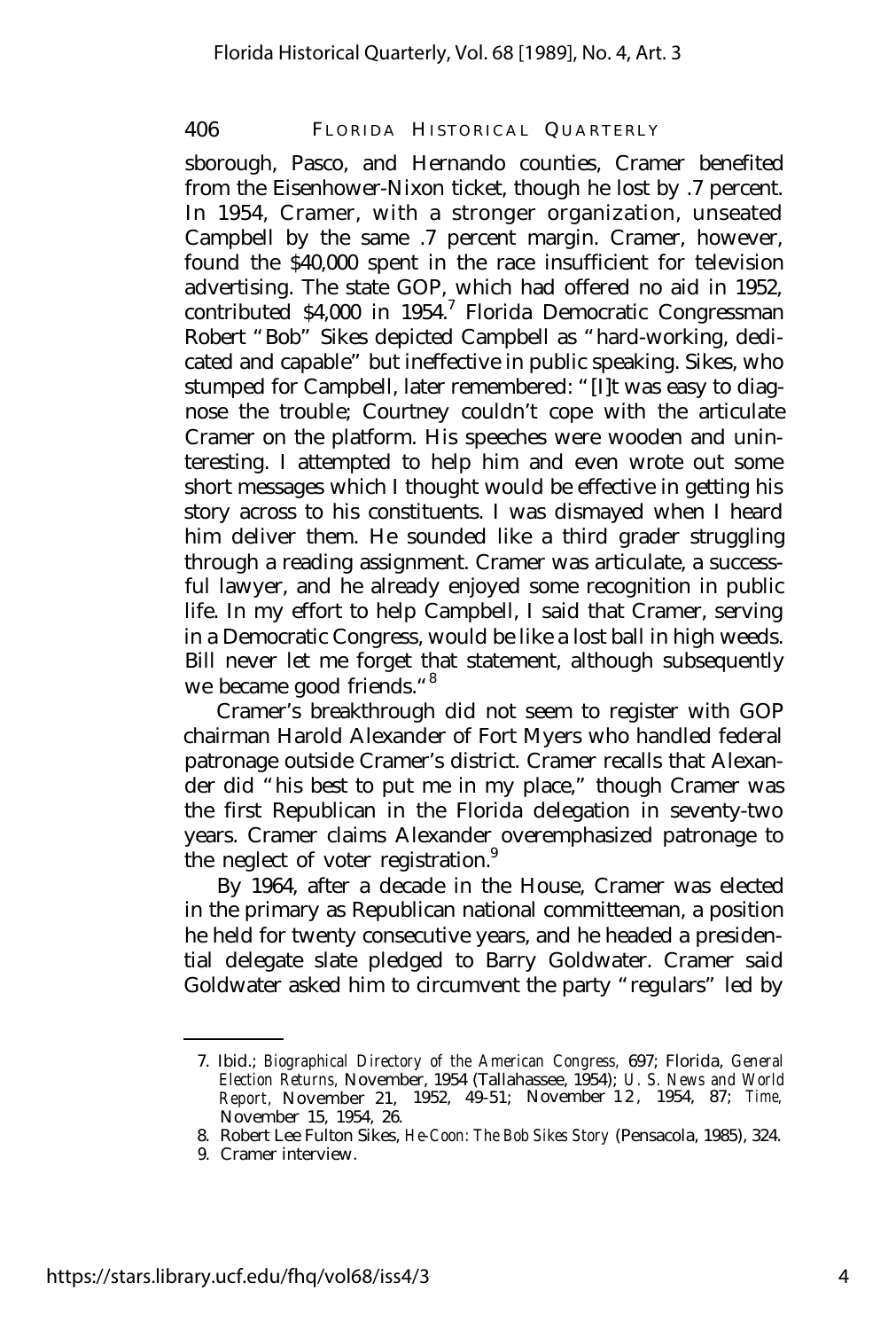Alexander's successor, Tom Brown of Tampa, because the leadership had been too passive in the past. Gurney, a transplanted New Englander from Winter Park who had been elected to Congress in 1962, initially joined the insurgents. Cramer claimed the state committee had "never been really interested in electing Republicans," and had "ignored Republicans when they were elected." When the primary grew divisive, Gurney withdrew his earlier backing of the Cramer insurgents. The Goldwaterites tried to "marry" the two slates, but Cramer said Brown's faction made such demands that no "marriage" was possible. When Goldwater's nomination became certain, GOP strategist Richard Kleindienst halted a scheduled appearance for the Cramer slate by Goldwater's two sons. As the "regulars" just barely won the primary, Cramer contends his side could have prevailed had Goldwater's backing remaind intact. Cramer charged that the "regulars" may have "sold out" Goldwater had the "stop-Goldwater" coalition been credible.<sup>10</sup>

In 1964, the politically unknown Claude Kirk opposed Democratic Senator Spessard L. Holland, the former governor and epitome of the Florida Democratic "establishment." While considered a "sacrificial lamb," Kirk campaigned enthusiastically and polled 36.1 percent of the vote. Born in California, Kirk later moved to Montgomery, Alabama, where his father was secretary to the state House of Representatives. Before entering politics, he formed the American Heritage Life Insurance Company in Jacksonville and the Kirk Investment Company in Rio de Janeiro, Brazil.<sup>11</sup> Cramer claims that Kirk would "beg me" to let him address meetings during the delegate and national committeeman races. Thereby, Cramer contends that Kirk received his first exposure to  $GOP$  voters.<sup>12</sup> Two years later, having labeled his Democratic rival, Miami Mayor Robert King High, as an "ultraliberal," Kirk was elected governor in a startling upset. He polled 821,190 votes to High's 668,233 and carried fifty-six of the state's sixty-seven counties. Kirk received 355,585

<sup>10.</sup> Ibid,; Barone, et al., *The Almanac of American Politics,* 187; Robert D. Novak, *The Agony of the G.O.P., 1964* (New York, 1965), 291-92, 368; Bernard Cosman, *Five States for Goldwater* (Tuscaloosa, 1966), 112.

<sup>11.</sup> Charles Moritz, ed., *Current Biography Yearbook, 1967* (New York, 1967), 232.

<sup>12.</sup> Cramer interview.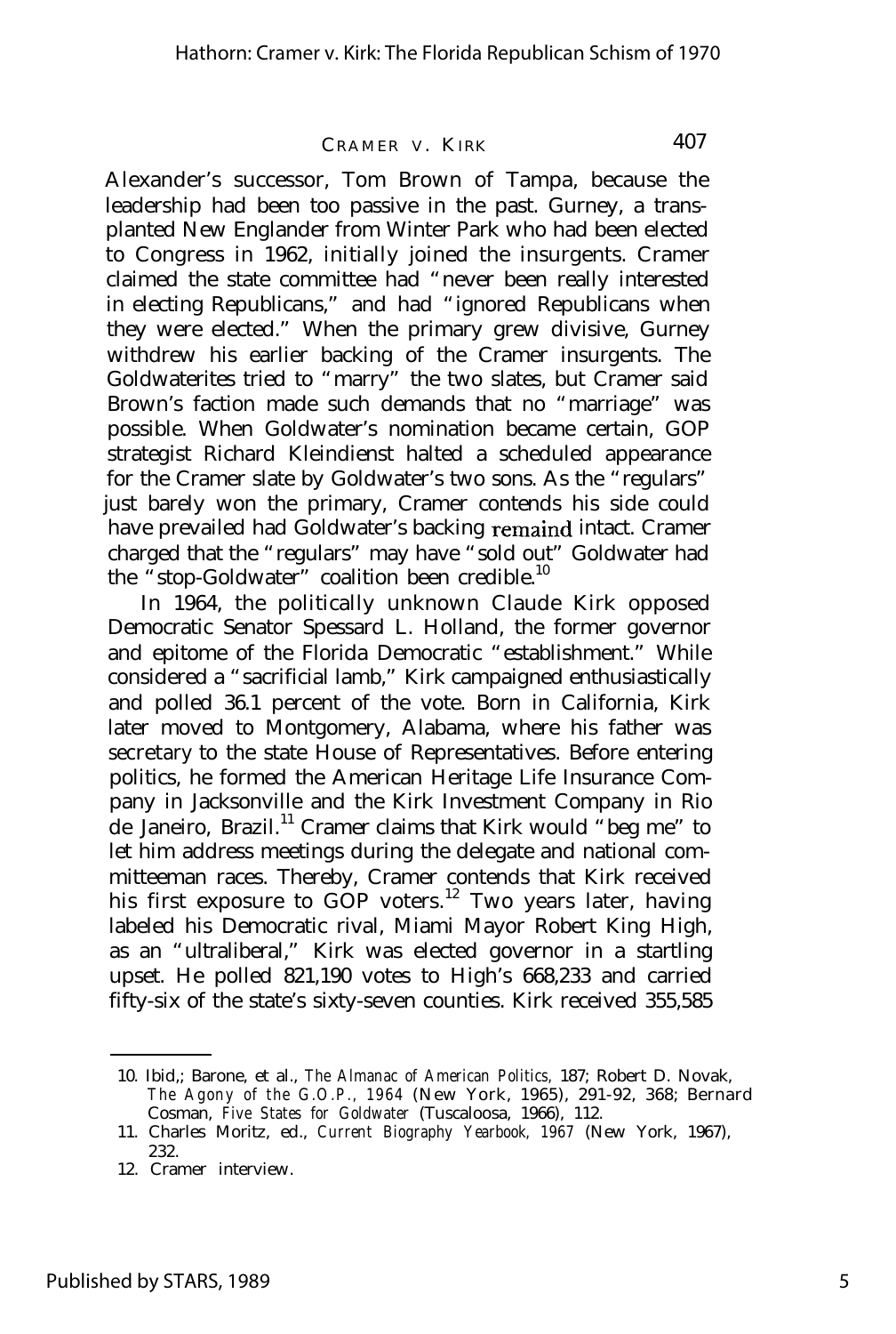more votes than the number of registered Republicans.<sup>13</sup> Sometime during the campaign, a schism developed between Cramer and Kirk. The "bad blood" has persisted to the point that in a 1988 interview, Kirk said he could not recall Cramer's having rendered him any assistance in his 1964 or 1966 races. "Cramer never helped me do anything," Kirk reported. "At all times he was a total combatant."<sup>14</sup>

Kirk claims that Cramer wanted the gubernatorial nomination himself after the "conservative" runner-up Democrat, Governor Haydon Burns, refused to endorse High. Kirk said that Cramer's legislative assistant, Jack P. Inscoe, a Tampa developer, could verify that Cramer had asked Kirk to bow out. Kirk contends the three met in May or June of 1966 "in a car ... probably in Palm Beach County."<sup>15</sup> Inscoe denies the allegation. "This never happened. Kirk is not known for telling too much truth." Though Cramer insists that he never wished to be governor, Kirk asks, "How could I have brought this up if it didn't happen?"<sup>16</sup>

Cramer subsequently urged Kirk to merge the Pinellas gubernatorial operation with the regular organization, but Kirk organized a separate campaign to maximize Democratic support. Cramer recalls this disagreement as the "first indication that Kirk intended to do his own thing and attempt to form his own organization within the Republican party in Florida. I didn't get the signal at the time, but it became very obvious later, particularly when he attempted to defeat me as national committeeman in 1968."<sup>17</sup> Kirk asked Gurney to serve as chairman at his inauguration, although Gurney had not been involved in the early Kirk campaigns. Cramer was not even asked to serve on the inaugural committee. <sup>18</sup> In 1968, Kirk dispatched his staff to

18. Cramer interview.

<sup>13.</sup> High had become the Democratic candidate after a very bitter and divisive party campaign against the incumbent, Governor Haydon Burns. Florida, *General Election Returns,* November 8, 1966; Moritz, *Current Biography Yearbook, 1967,* 233.

<sup>14.</sup> Claude Kirk, telephone interview with author, Palm Beach, FL, March 7, 1988.

<sup>15.</sup> Ibid., May 3, 1988.

<sup>16.</sup> Jack Inscoe, telephone conversation with author, Tampa, FL, May 3, 1988; Cramer interview.

<sup>17.</sup> Kirk interview, May 3, 1988; Cramer interview.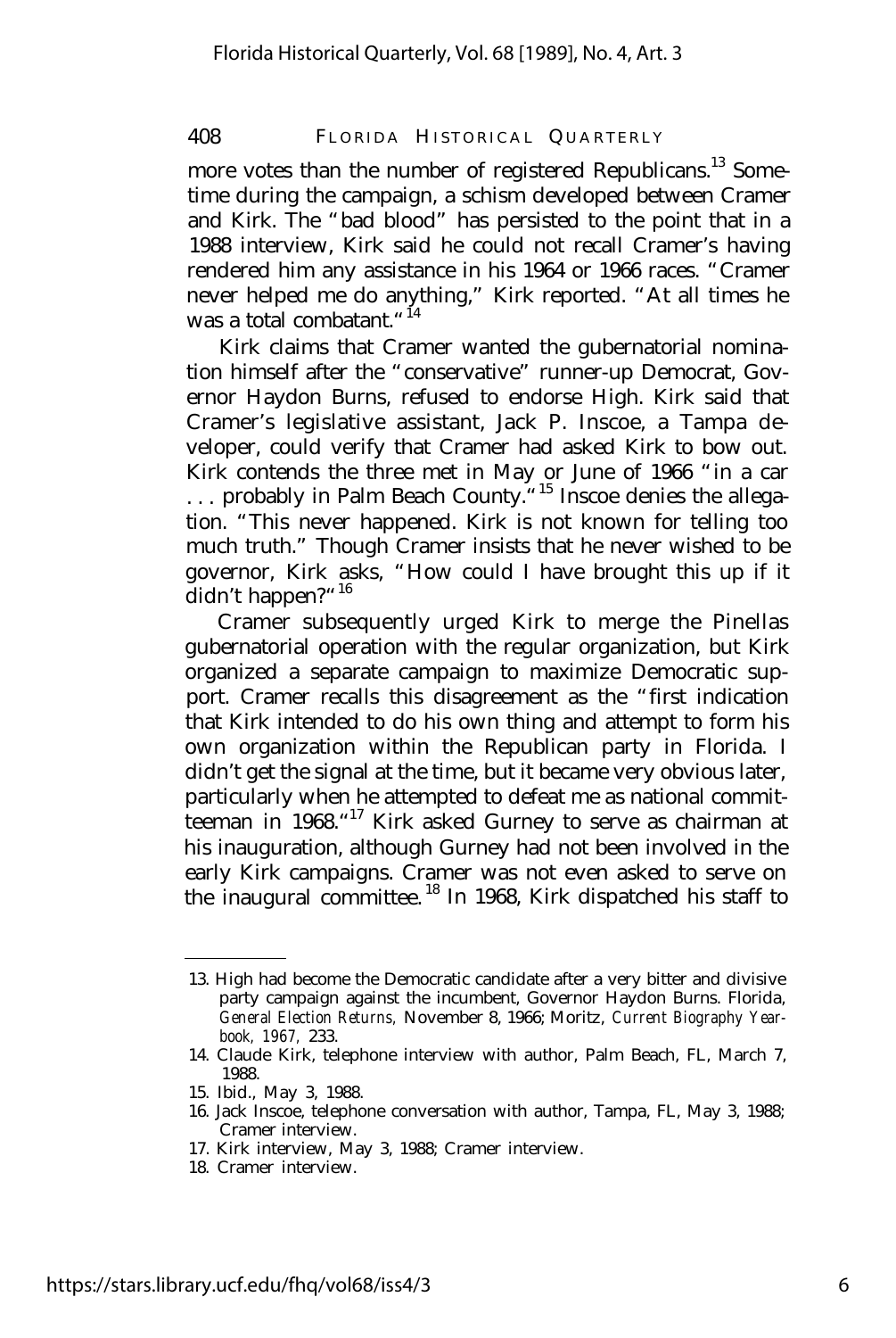the Republican state convention in Orlando to seek Cramer's removal as national committeeman. "I wanted my own man," Kirk said. "After all, I was the leader of the party. If Cramer had been the leader of the party, he would have wanted his own man too."<sup>19</sup> Cramer accused Kirk of attempting to be "not only the governor but the king of the party, and I was about the only person at the time who stood in his way from taking total control." Cramer attributes his retention as committeeman to the loyalty of organizational Republicans. "I had proved myself an effective congressman. I was on the House leadership as vicechairman of the Republican Conference and was ranking member on the Public Works Committee."<sup>20</sup>

Recalling a 1967 visit to Kirk's office, Cramer said that a former legislator was denied an appointment with the governor even though the man was a stalwart Republican. "Kirk made it very clear that he got a great deal of joy in making sure that this guy didn't get an appointment. . . . He just loved to kick people in the teeth to show how much power he had," Cramer charged. Despite witnessing such scenes, Cramer claimed party unity led him to avoid public criticism of Kirk; Cramer viewed Kirk as "his own worst enemy. "<sup>21</sup> Kirk denies that he ever had a "serious discussion" with Cramer on any topic.<sup>22</sup> Walter Wurfel, a Floridian who was President Carter's deputy press secretary, termed Kirk's election in 1966 the "worst thing that could have happened to the Republicans. He wasn't interested in the Republican party; party was a matter of convenience for him."<sup>23</sup>

Cramer believed that Kirk may have become vice-president or president had he tended to his gubernatorial duties. Eying the vice-presidency, Kirk stood alone from his delegation at the Miami convention by supporting New York Governor Nelson Rockefeller rather than the almost certain nominee, Richard Nixon. Cramer claims that Nixon might have selected Kirk over Spiro T. Agnew of Maryland, another freshman governor, had Kirk met his responsibilities as governor of Florida rather than actively soliciting the vice-presidency. Kirk claims that it had

<sup>19.</sup> Kirk interview, March 7, 1988.

<sup>20.</sup> Cramer interview.

<sup>21.</sup> Ibid.

<sup>22.</sup> Kirk interview, March 7, 1988.

<sup>23.</sup> Quoted in Lamis, *Two-Party South,* 292.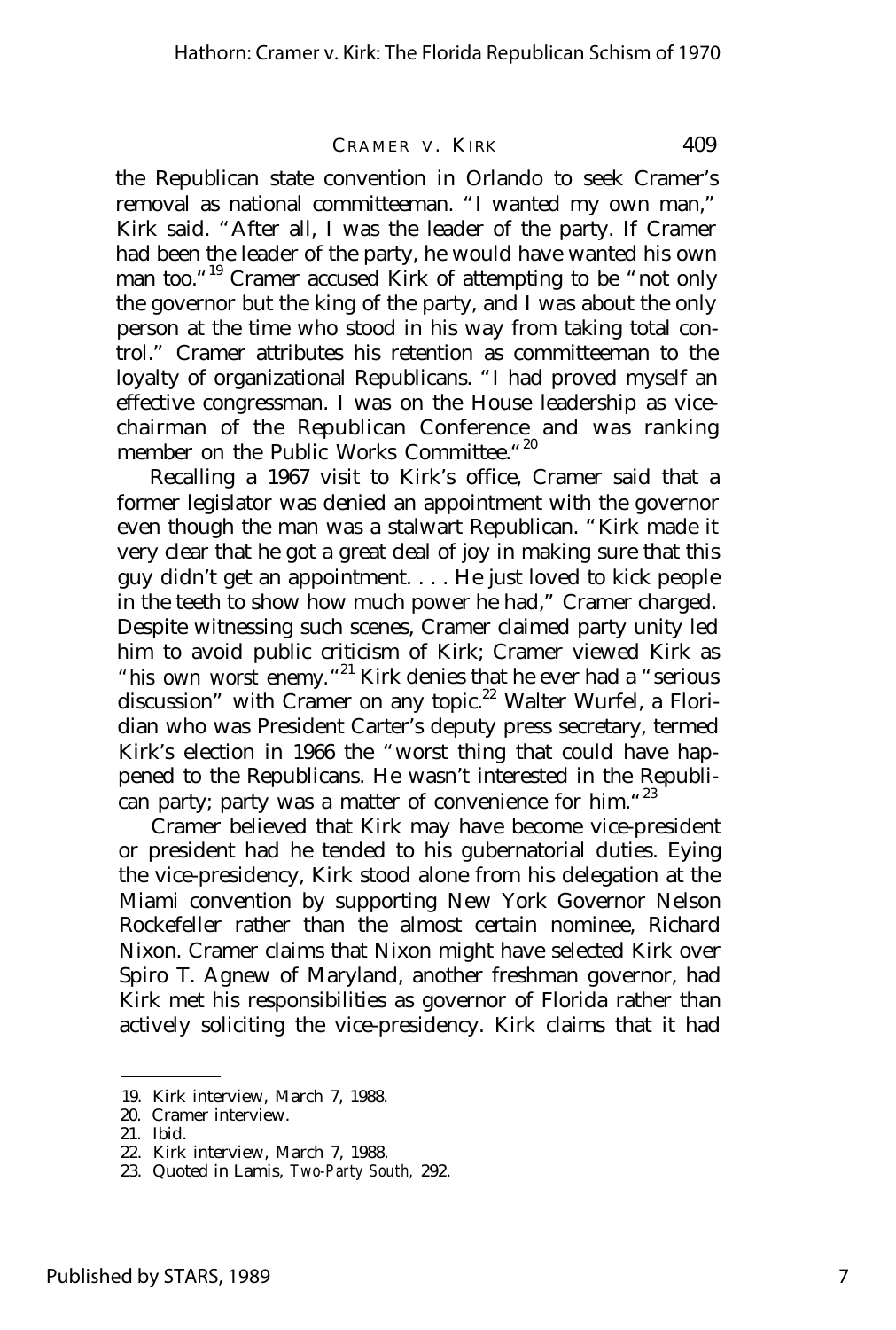been "agreed" that he would run with either Nixon or Rockefeller, but, he insists, Nixon picked Agnew to obtain contributions from Greek-American businessmen.<sup>24</sup>

While the Republicans convened in Miami in 1968, the party sensed a historic opportunity to gain the Senate seat being vacated by George Smathers. The Democratic nomination went to former Governor LeRoy Collins, an ally of the embattled President Johnson. Cramer and Gurney were prospective primary opponents until Cramer, citing a "gentlemen's agreement" with Gurney, said he had stepped aside to permit his colleague to run with the "understanding" that Gurney would back Cramer for senator in 1970. "He pledged his support to me, and I did to him, and we shook hands." Cramer added that postponement of his Senate race would allow him to finish various projects in the House.<sup>25</sup>

Cramer's former law partner, Herman Goldner, termed by the press as a "liberal" Republican after he backed Johnson in 1964, opposed Gurney in the primary, but he polled only a few votes.<sup>26</sup> Gurney defeated Collins in the general election, 1,131,499 to 892,637, and carried all but four counties. Thereafter, Gurney and Cramer crisscrossed the state in various partybuilding activities. In the fall of 1969, a few weeks before Senator Holland confirmed his retirement, Cramer declared his candidacy for the Senate. Nixon had urged Cramer to run. "Bill, the Senate needs you, the country needs you, the people need you— now, run." $27$ 

The Cramer-Gurney "agreement" unraveled after April 8, 1970, when the Senate rejected Nixon's second consecutive Supreme Court nominee, Tallahassee's Judge Harrold Carswell of the Fifth Circuit Court of Appeals, whose judicial service had begun under Eisenhower. Gurney and Holland, both Carswell supporters, were dismayed when a bipartisan coalition rejected him fifty-five to forty-five on allegations of "mediocrity" and

<sup>24.</sup> Cramer interview; Kirk interview, March 7, 1988.

<sup>25.</sup> Cramer interview.

<sup>26.</sup> *New York Times,* January 28, May 8, 1968. See Patrick H. Gaddell, "Florida Politics: The Myth and the Reality" (honors thesis, Harvard University, May 1969) for details of the 1966 and 1968 elections.

<sup>27.</sup> Florida, *General Election Returns,* November *5,* 1968; *New York Times,* September 18, 28, November 13, 1969, April 29, 1970; *Newsweek,* May 4, 1970, 29.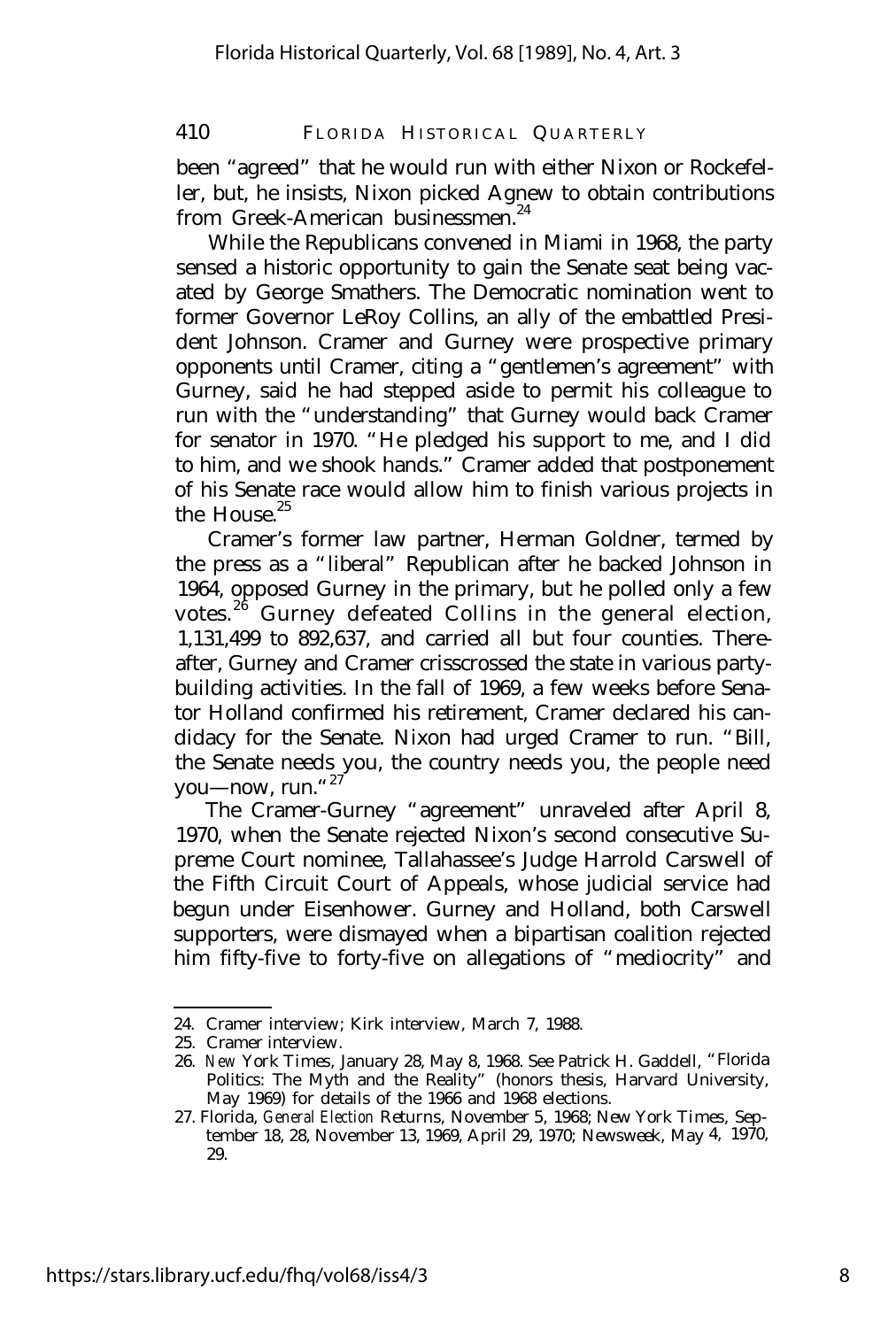past "racism."<sup>28</sup> Carswell was quoted as having stated in the late 1940s, while living in Georgia, that "segregation is the only practical and correct way of life in our states. I have always believed and shall always act so."<sup>29</sup> In his defense, Carswell noted that former Presidents Truman and Johnson had made similar comments in their earlier years. Hoping to benefit from the uproar in Florida over Carswell's rejection, aides of either Kirk or Gurney proposed that Carswell resign from the bench to run for the United States Senate. Gurney, who declined to discuss the "gentlemen's agreement" with Cramer, said only that he and Cramer have "totally different opinions on that. That is ancient history, and I see no point in reviving things. . . . If I told my complete version of the matter, Cramer would not believe me, and I don't want Bill angry at me." Gurney added that he was unaware that Cramer had considered running for the Senate at the time Gurney declared his candidacy.<sup>30</sup>

When Kirk and Gurney endorsed Carswell, Florida Lieutenant Governor Ray C. Osborne, a Kirk ally from St. Petersburg, abandoned his own challenge to Cramer. Years later, Kirk said that he "should have stuck with Osborne [now a Boca Raton attorney] and not encouraged Carswell to run." He insisted that he had not "created" Carswell's candidacy.<sup>31</sup> Carswell said he wanted to "confront the liberals who shot me down" but denied that Kirk took advantage of the failed confirmation to thwart Cramer. "I was only vaguely aware of any differences between Kirk and Cramer. . . . Neither then nor now did I feel used. . . . What feud they had was their own." Carswell added that he had no knowledge of any "gentlemen's agreement" between Cramer and Gurney and had considered running for the Senate before Nixon nominated him to the Supreme Court.<sup>32</sup> Quoting the verse "by your enemies ye shall be known," Carswell blamed his

<sup>28.</sup> *New York Times,* April 9, 26, July 13, 1970.

<sup>29.</sup> Ibid., April 21, July 13, 1970.

<sup>30.</sup> Ibid., July 13, 1970; Edward Gurney, telephone interview with author, Winter Park, FL, May 6, 1988.

<sup>31.</sup> Kirk interview, March 7, 1988; *U. S. News and World Report,* September 7, 1970, 34-35; *New York Times,* April 21, 1970.

<sup>32.</sup> *Newsweek,* May 4, 1970, 29; Harrold Carswell, written interview, Monticello, FL, March 10, 1988.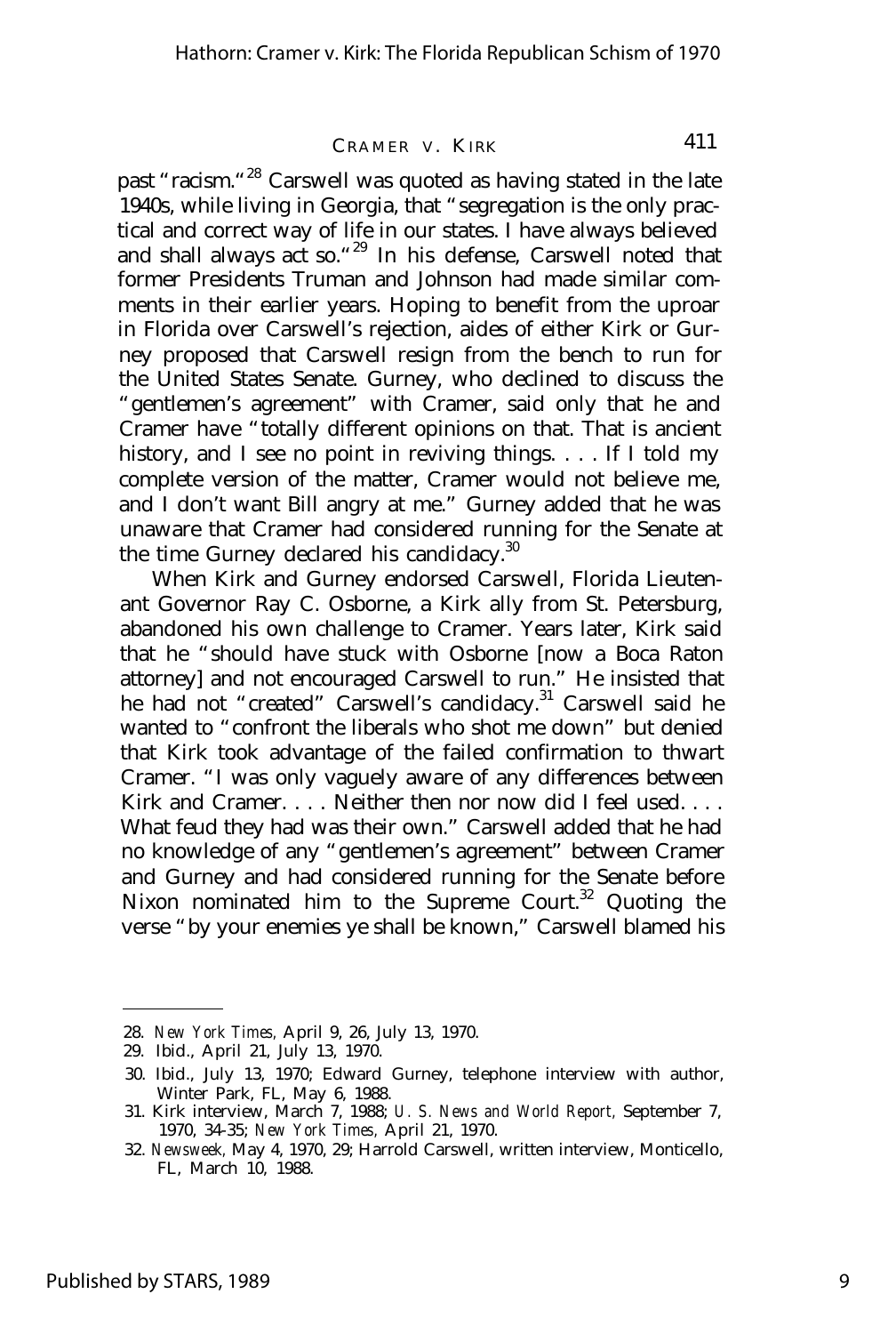loss on "dark evil winds of liberalism" and the "northern press and its knee-jerking followers in the Senate."<sup>33</sup>

Carswell believed that Florida needed a second Republican senator because "even a conservative Democrat would automatically vote to place the chamber under 'liberal' control."<sup>34</sup> Carswell recalled that Rogers C. B. Morton, Republican National Chairman and Maryland Representative, had told him that he considered Carswell "clearly electable" and thought Cramer should not risk a "safe" House seat. Whether Carswell expected to bluff Cramer from the race, the judge insists that he and his family were not unduly influenced by anyone.<sup>35</sup> Disputing Carswell's interpretation of the late Rogers Morton's position, Cramer said that he learned of Carswell's candidacy in a call from Morton, whom Cramer described as "my dear personal friend." When Morton asked if Cramer planned to abandon the Senate race, Cramer replied that neither Carswell, Kirk, nor Gurney had consulted him. Cramer quoted Morton as having lividly termed such machinations as among the worst "double crosses" he had witnessed. Cramer speculated that Carswell was being influenced by the "back room wiles" of Kirk and Gurney because Kirk had a state patrolman intercept Carswell while the judge was headed for a central Florida vacation after the confirmation debacle.<sup>36</sup> The White House and the Republican National Committee sat out the primary even though President Nixon preferred Cramer. Gerald Warren, deputy press secretary, insisted that Nixon had "no knowledge and no involvement" in Carswell's candidacy.<sup>37</sup> Gurney, however, claimed that Nixon aide Harry Dent, a South Carolinian with ties to Senator Strom Thurmond, had urged Carswell to run.<sup>38</sup> Carswell secured endorsements from such celebrities as John Wayne and Gene Autry and retained Richard Viguerie, the Falls Church, Virginia, direct mail specialist, to raise funds.<sup>39</sup> Cramer's Senate

- 34. Carswell interview; *Facts on File* 30 (April 20, 1970), 263.
- 35. Carswell interview; *Newsweek,* September 21, 1970, 39; *Time,* September 21 , 1970, 16-17.
- 36. Cramer interview; *Newsweek,* May 4, 1970, 29.
- 37. *New York Times,* April 21, 23, 29, September 9, 1970.
- 38. Ibid., April 23, 1970; *Time,* September 21, 1970, 16-17.

<sup>33.</sup> *Miami Herald,* September 4, 1970; *New York Times,* July 13, 1970; *U. S. News and World Report,* September 7, 1970, 34-35.

<sup>39.</sup> *New York Times,* May 29, 1970; *Miami Herald,* September 4, 1970; *Tallahassee Democrat,* September 14, 1970. Richard Viguerie declined three requests to discuss his fund-raising activities in the Carswell campaign.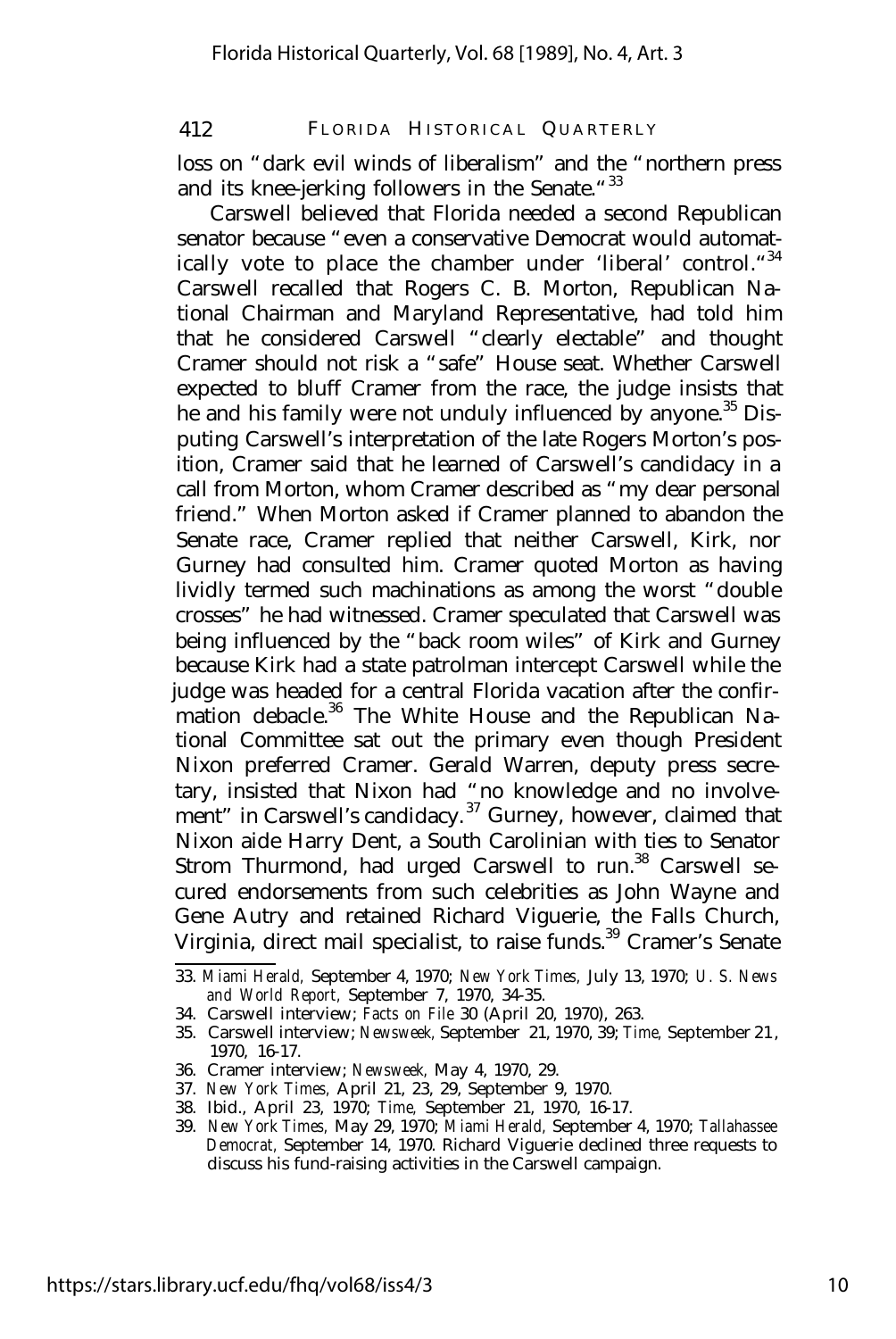candidacy paved the way for his former district assistant, C. William "Bill" Young of St. Petersburg, then Florida's senate minority leader, to seek the Congressional seat Cramer had vacated, a position that Young has retained with few obstacles since 1971.

Stressing his amendment to the 1964 Civil Rights Act that forbade "forced busing" to achieve racial balance, Cramer questioned Carswell's concurrence in two Fifth Circuit busing edicts.<sup>40</sup> Carswell first tried to ignore Cramer's accusation, but he then resorted to "long-winded legalisms" to lambaste the "idiocy" of busing.<sup>41</sup> Carswell's speeches were compared to "legal" opinions" aimed at such confirmation critics as Senators Edward Kennedy of Massachusetts and Birch Bayh, Jr., of Indiana. As a circuit judge, Carswell was bound by high court precedent that, after 1968, decreed busing as an available tool to achieve racial balance. Like Cramer, Kirk was also identified with antibusing forces when he attempted without success in 1970 to halt a Manatee County desegregation plan.<sup>42</sup> Kirk satirized the New Orleans-based "busing" judges for allegedly "drinking in the French Quarter and reading dirty books.<sup>"43</sup> Cramer broadened his ire beyond busing to denounce "cop killers, bombers, burners, and racial revolutionaries who would destroy America.<sup>"44</sup>

Cramer's colleagues, particularly Congressman Sikes, viewed him as intelligent and hardworking, but Sarasota Democrat James Haley was less charitable. Haley scoffed that Cramer was "little in stature and big in mouth" and suggested that he should "talk less and work more."<sup>45</sup> Prior to the bruised feelings over the "gentlemen's agreement," Cramer and Gurney had worked well as colleagues but were not close friends. "In looking back on it, I realize that Gurney was very much his own man and apparently was not too comfortable with my being the ranking Republican in the delegation," Cramer reflected. Kirk tried to

<sup>40.</sup> *Newsweek,* September 21, 1970, 39; *Time,* September 21, 1970, 16-17; *Tallahassee Democrat,* September *6,* 1970; *Miami Herald,* September 4, 1970.

<sup>41.</sup> *New York Times,* July 31, 1970; *Miami Herald,* September 4, 1970; *Tallahassee Democrat,* September 6, 1970.

<sup>42.</sup> *New York Times,* September 13, 1970; *Miami Herald,* September 4, October 17, 1970; *Time,* September 21, 1970, 16-17.

<sup>43.</sup> *Miami Herald,* September 5, 1970.

<sup>44.</sup> *New York Times,* August 31, 1970; *Facts on File* 30 (September 16, 1970), 661.

<sup>45.</sup> *Tampa Tribune,* June 18, 1967.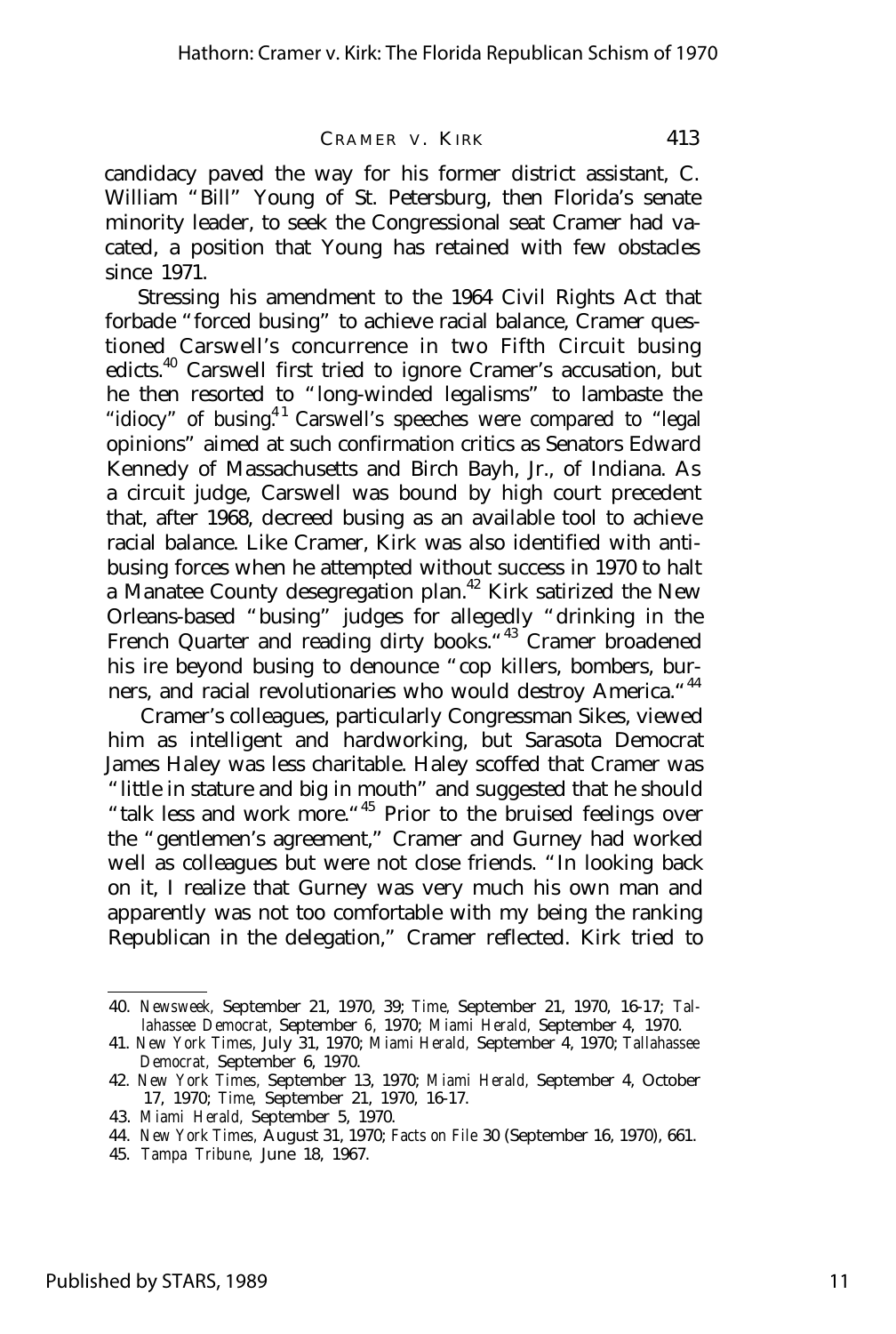isolate Cramer from Gurney by naming Gurney's Orlando law firm counsel for the Florida Turnpike Authority at a \$100,000 annual retainer. By contrast, Cramer's firm received no state business<sup>46</sup>

Cramer said that he had a friendly acquaintance with Carswell prior to 1970, but he subsequently viewed Carswell as a "pawn" of "would-be kingmakers" Kirk and Gurney. Cramer attributed his primary triumph to his grassroots base and to Carswell's lack of campaign experience.<sup>47</sup> Carswell, however, claims his own support among Democrats would have asserted itself had Florida used the "open primary" of Georgia or Alabama. Carswell further maintains that the successful Democratic senatorial nominee Lawton Chiles told him privately that Chile's polls showed Cramer would lose the general election but that Carswell would be competitive. Carswell said his polls showed that he could obtain nearly all the Republican vote and 40 percent Democratic backing.<sup>48</sup>

The Cramer-Kirk schism also affected Jack Eckerd's gubernatorial aspirations. A native Pennsylvanian who had relocated to Florida after World War II to launch a drugstore chain specializing in innovative merchandising, Eckerd declared for governor before Carswell entered the Senate race. He warned that Kirk's renomination could produce a Republican fiasco in the fall.<sup>49</sup> In a primary endorsement, the *Miami Herald* depicted Eckerd as an "efficient campaigner with the ability to bring people together constructively" with "a common touch, dedication to high principle and organizing genius."<sup>50</sup> Though loosely aligned with Eckerd, Cramer endorsed no one in the gubernatorial primary that also included State Representative (and later Congressman) Louis "Skip" Bafalis. Cramer admits that he voted for Eckerd in the primary and runoff but denies having encouraged Eckerd to run. "I obviously didn't say I would oppose him but indicated that I had my own race." Distraught that Kirk's antics had led to a fratricidal primary, Cramer said he

<sup>46.</sup> Cramer interview; *New York Times,* April 21, 1970; *Miami Herald,* September 4, 1970.

<sup>47.</sup> Cramer interview; *New York Times,* April 22, 1970.

<sup>48.</sup> Carswell interview; *Tallahassee Democrat,* September 4, 1970. Lawton Chiles did not reply to two written requests for an interview.

<sup>49.</sup> Cramer interview.

<sup>50.</sup> *Miami Herald,* September 6, 1970.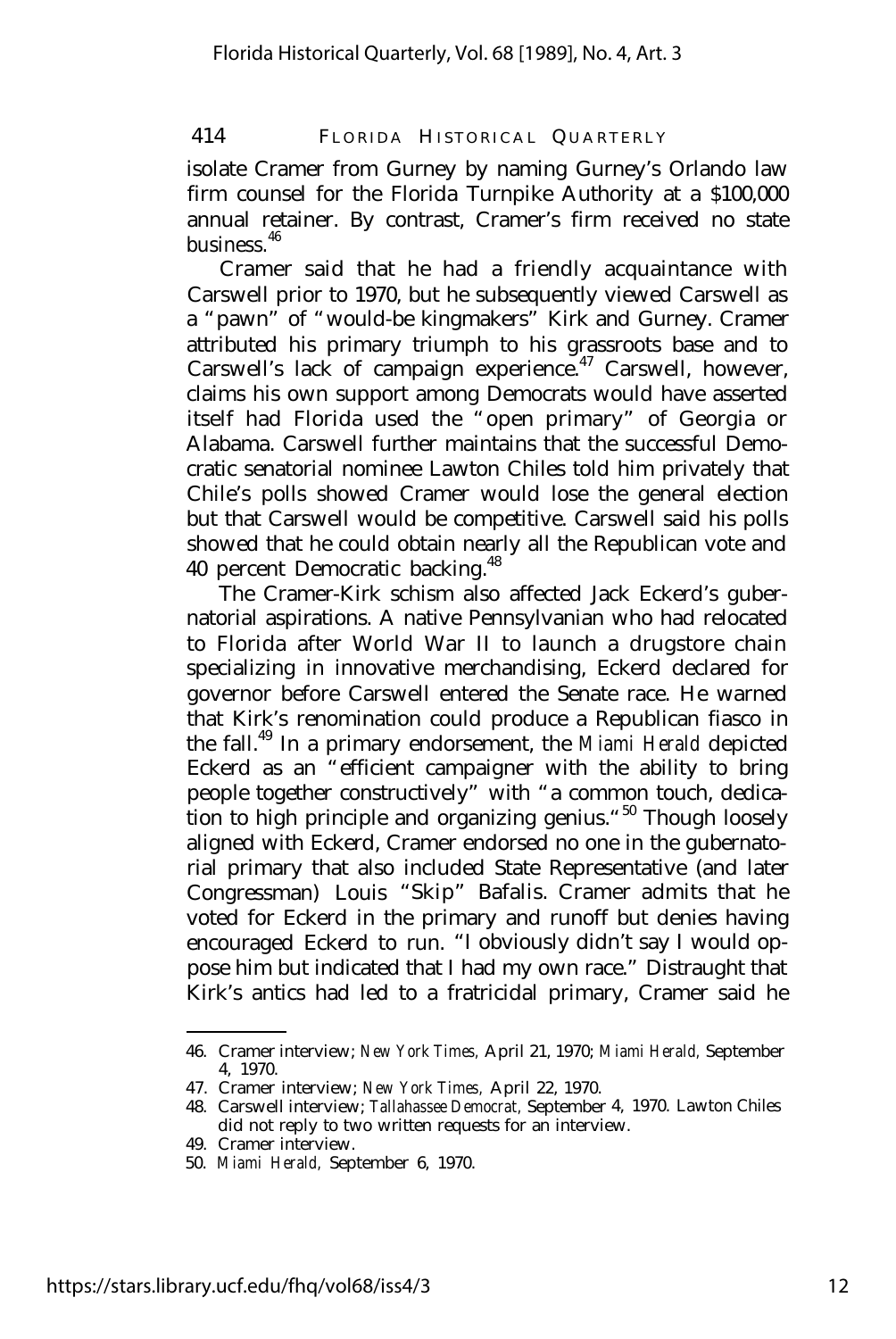"customarily" avoided involvement in primaries outside his own race.<sup>51</sup> Kirk claims that Cramer assisted Eckerd, and he hurls harsh words at both men. Kirk, whom the press had depicted as the arrogant "Claudius Maximus I," said Eckerd is "notorious for his ability to change the scope of the truth. He has an ego problem." Kirk denounced Eckerd for having contributed funds to several Democrats in earlier elections, for allegedly running down a Cuban fisherman in a yacht race, and for spending heavily from his personal fortune. As for Cramer, Kirk claimed that he had exercised no "input on the nation after eight [House] terms."<sup>52</sup>

Cramer polled 220,553 votes to Carswell's 121,281. A third contender, businessman George Balmer, drew  $10,947$  votes.<sup>53</sup> Carswell expressed no regret over having resigned from the bench to seek the elusive Senate seat.<sup>54</sup> Republican Senator Hugh Scott of Pennsylvania, who opposed Carswell's confirmation, said Carswell was "asking for it, and he got what he deserved." <sup>55</sup> Kirk received 172,888 primary ballots, but Bafalis's 48,378 votes were enough to require a runoff with Eckerd, who received 137,731. In the runoff, Kirk prevailed, 199,943 to 152,327, after obtaining Bafalis's reluctant endorsement.<sup>56</sup> In Melbourne, Kirk denied that he had arranged any deal with Bafalis, who earlier had accused Kirk of having "made Florida the laughingstock of the nation." Years later Bafalis blamed Kirk's defeat on "stupid things he did."<sup>57</sup> Though Carswell and Eckerd endorsed Cramer and Kirk, they were inactive in the fall campaign. The tense primaries left the GOP in a defensive posture against the Democrats, State Senators Reubin Askew of Pensacola and Lawton Chiles of Lakeland, who skillfully healed philosophical divisions amid their own ranks. Apprehensive Republicans cheered Congressman Louis Frey, Jr., who in an ad-

<sup>51.</sup> Cramer interview; *New York Times,* September 8, 30, 1970.

<sup>52.</sup> Kirk interview, March 7, 1988; *Miami Herald,* September 7, 16, 20, 21, 25, 1970.

<sup>53.</sup> Florida, *Primary Election Returns,* September 8, 1970; *Time,* September 21, 1970, 16-17.

<sup>54.</sup> *Miami Herald,* September 3, 1970; *New York Times,* September 9, 1970.

<sup>55.</sup> *Tallahassee Democrat,* September 10, 1970.

<sup>56.</sup> Florida, *Primary Election Results,* September 8, 29, 1970; *Tallahassee Democrat,* September 12, 14, 1970.

<sup>57.</sup> *Miami Herald,* September 9, 16, October 23, 1970; quoted in Lamis, *Two-Party South,* 292.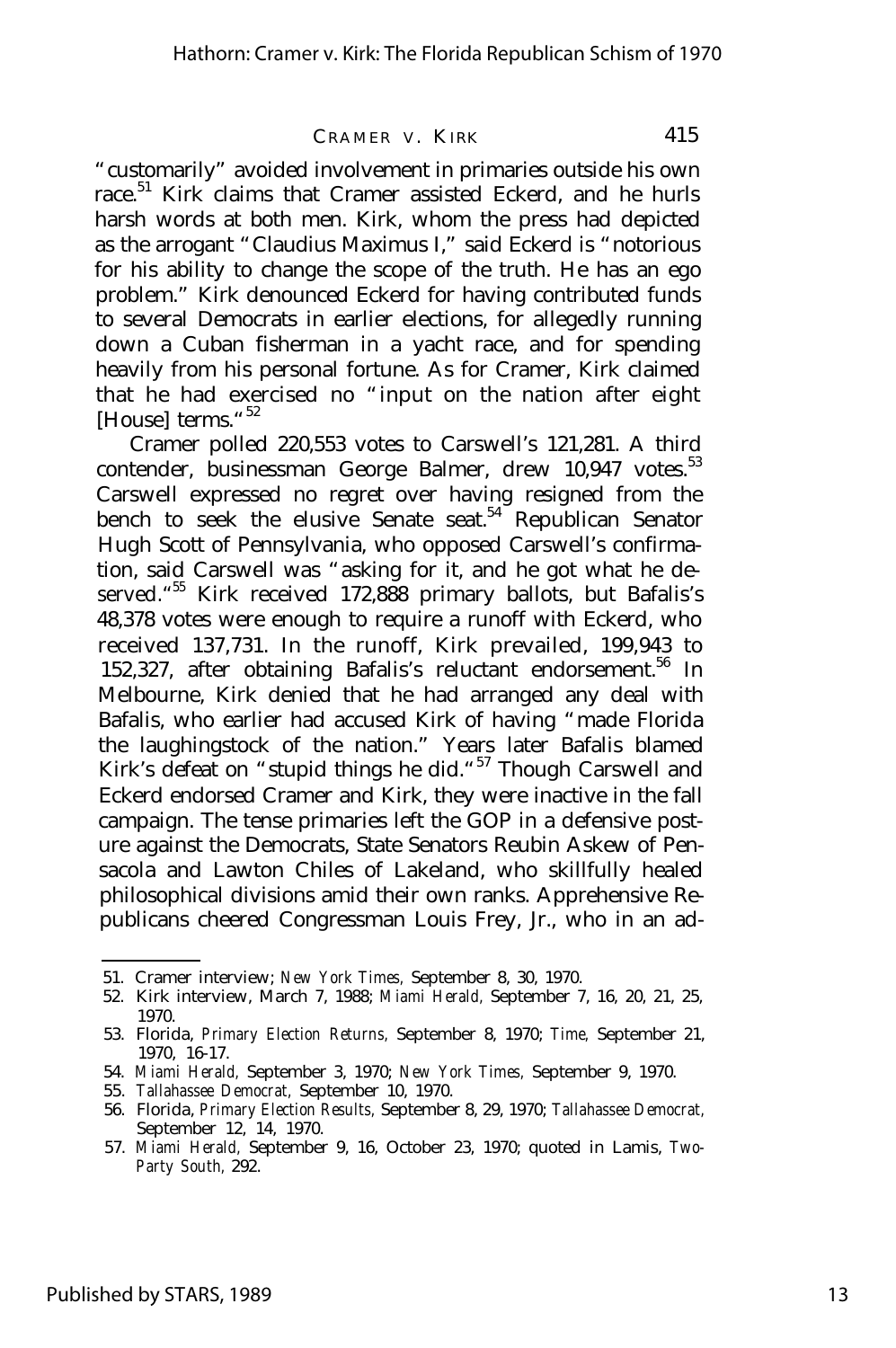dress before the GOP state convention in Orlando implored the factions to forget their "family feud" and unite for the general election $^{58}$ 

Yet primary lacerations long haunted the GOP. "Askew and Chiles form a logical team; Kirk and Cramer don't," insisted the *Miami Herald* in reference to an "uneasy alliance" between the Republican nominees.<sup>59</sup>Despite the public unity after the primaries, tension between Cramer and Kirk endures. Cramer said he and his staff had voted a straight Republican ticket, but when asked years later if he had voted for Cramer, Kirk retorted, "That's my business."<sup>60</sup> The reply reflected columnist Joseph Kraft's perception that Kirk had a "theatrical hair for personalizing issues.<sup>"61</sup> In its endorsement of the Democrats, the *Herald* lauded Askew for having "captured the imagination of a state which plainly deserves new leadership. "<sup>62</sup> Kirk ridiculed Askew as a "momma's boy who wouldn't have the courage to stand up under the fire of the legislators" and as a "nice, sweet-looking fellow chosen by 'liberals' . . . to front for them. "<sup>63</sup> Such rhetoric helped reactivate the Democratic coalition. Michael Thompson, the Bafalis manager who had switched to Eckerd but then sat out the general election, claimed Kirk had demolished the "coalition of Republicans and conservative Democrats who elected him in 1966. . . . The trail from Tallahassee to Palm Beach is littered with the bodies of former friends, supporters and citizens— all of whom made the fatal mistake of believing the words of Claude Kirk." Thompson added that he would not have been surprised if Kirk had even joined the Liberal-Republican mayor of New York, John Lindsay, on a thirdor fourth-party presidential ticket in 1972.<sup>64</sup> Eckerd found that his initial satisfaction with Kirk's election "soon dissipated into disappointment and embarrassment. . . . I was offended by his public behavior and chagrined that he was a Republican." Despite Kirk's tactics, Eckerd reflected that "time heals all wounds,

<sup>58.</sup> *Miami Herald,* October 4, 1970; *St. Petersburg Times,* October 4, 1970.

<sup>59.</sup> *Miami Herald,* October 1, 11, 1970.

<sup>60.</sup> Cramer interview; Kirk interview, March 7, 1988.

<sup>61.</sup> *Miami Herald,* September 7, 1970.

<sup>62.</sup> Ibid., October 18, 1970.

<sup>63.</sup> Ibid., October 30, 1970; *Tallahassee Democrat,* October 30, 1970.

<sup>64.</sup> *Miami Herald,* September 16, 19, 1970.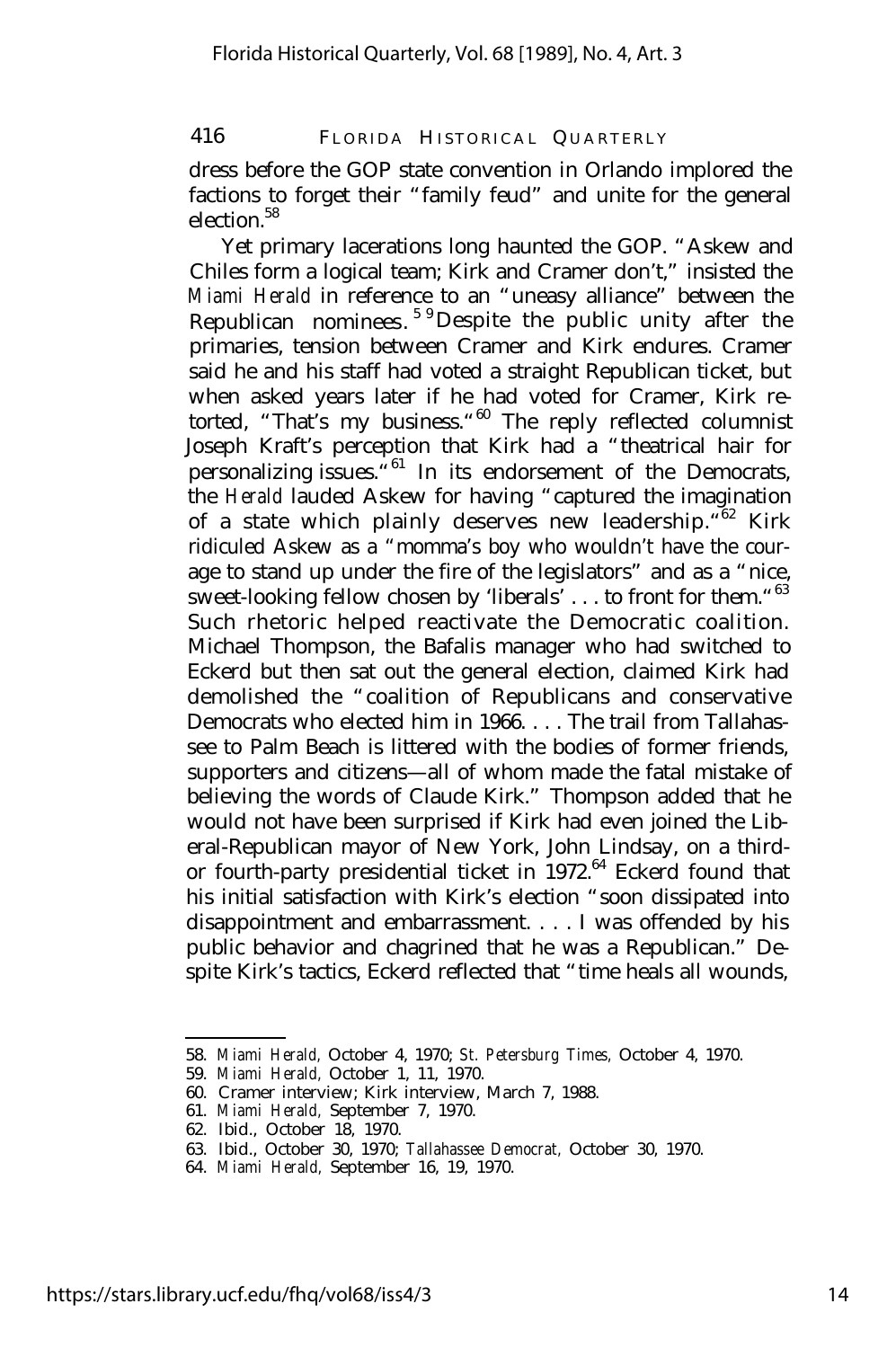and now I chuckle about it." Eckerd added that his defeat in 1970 probably prolonged his life. $65$ 

In the general election campaign, Cramer questioned Chiles's state senate votes to hike automobile liability rates by 50 percent over two years and to augment school bus insurance premiums while Chiles's agency held the policy on the Polk County board, but such "conflict-of-interest" accusations seemed to have little effect.<sup>66</sup> The "self-made" Cramer painted Chiles as the beneficiary of a "silver-spoon" background, but when Chiles placed his maximum assets at \$300,000, the media ignored questions about personal wealth. $67$  Instead, reporters emphasized "Walking Lawton's" ninety-two-day, 1,003-mile trek from the Florida panhandle to Key Largo. Before the walk, a "public-relations stroke of genius," Chiles was identified by only 5 percent of voters; afterwards, he gained widespread recognition.<sup>68</sup> The *Tallahassee Democrat* forecast that Chiles's "weary feet and comfortable hiking boots" would carry him to victory and described the forty-year-old Democrat as "a slow-talking country lawyer" with "boyish amiability" and "back country common sense and methodical urbane political savvy. "<sup>69</sup> Chiles's "Huck Finn" image and "common man" rhetoric were contrasted one night in Miami when he held a fried chicken picnic while the GOP showcased a black-tie,  $$1,000$ -a-plate dinner.<sup>70</sup>

Cramer could not match Chiles's public appeal. One observer likened Cramer's "charisma" to a "speech in the *Congressional Record."* A Cramer aide, citing his boss's congressional service, decried the difficulty of "selling experience. It's not a sexy thing."<sup>71</sup> One Chiles advertisement cleverly urged a "vote for yourself. Chiles thinks like you do. He walked our streets and highways to hear what you have to say. That's why a vote

- 65. Jack M. Eckerd and Charles P. Conn, *Eckerd* (Old Tappan, NJ, 1987), 113-19; *Miami Herald,* September 4, 30, 1970.
- 66. *Miami Herald,* October 10, 1970; *Tallahassee Democrat,* October 10, 18, 1970.
- 67. *Miami Herald,* October 23, 1970; *Tallahassee Democrat,* November 1, 1970.
- 68. Lamis, *Two-Party South,* 185; *Miami Herald,* September 9, 1970; *Tallahassee Democrat,* September 6, November 1, 1970; Charles Moritz, ed., *Current Biography Yearbook, 1971* (New York, 1972), 88-90.
- 69. *Tallahassee Democrat,* November 1, 1970; *New York Times,* September 29, 1970.
- 70. Moritz, *Current Biography Yearbook, 1971,* 88-90; Bass and DeVries, *Transformation of Southern Politics,* 124; *Miami Herald,* September 27, 1970.
- 71. *Tallahassee Democrat,* November 1, 1970; *Miami Herald,* September 4, 1970.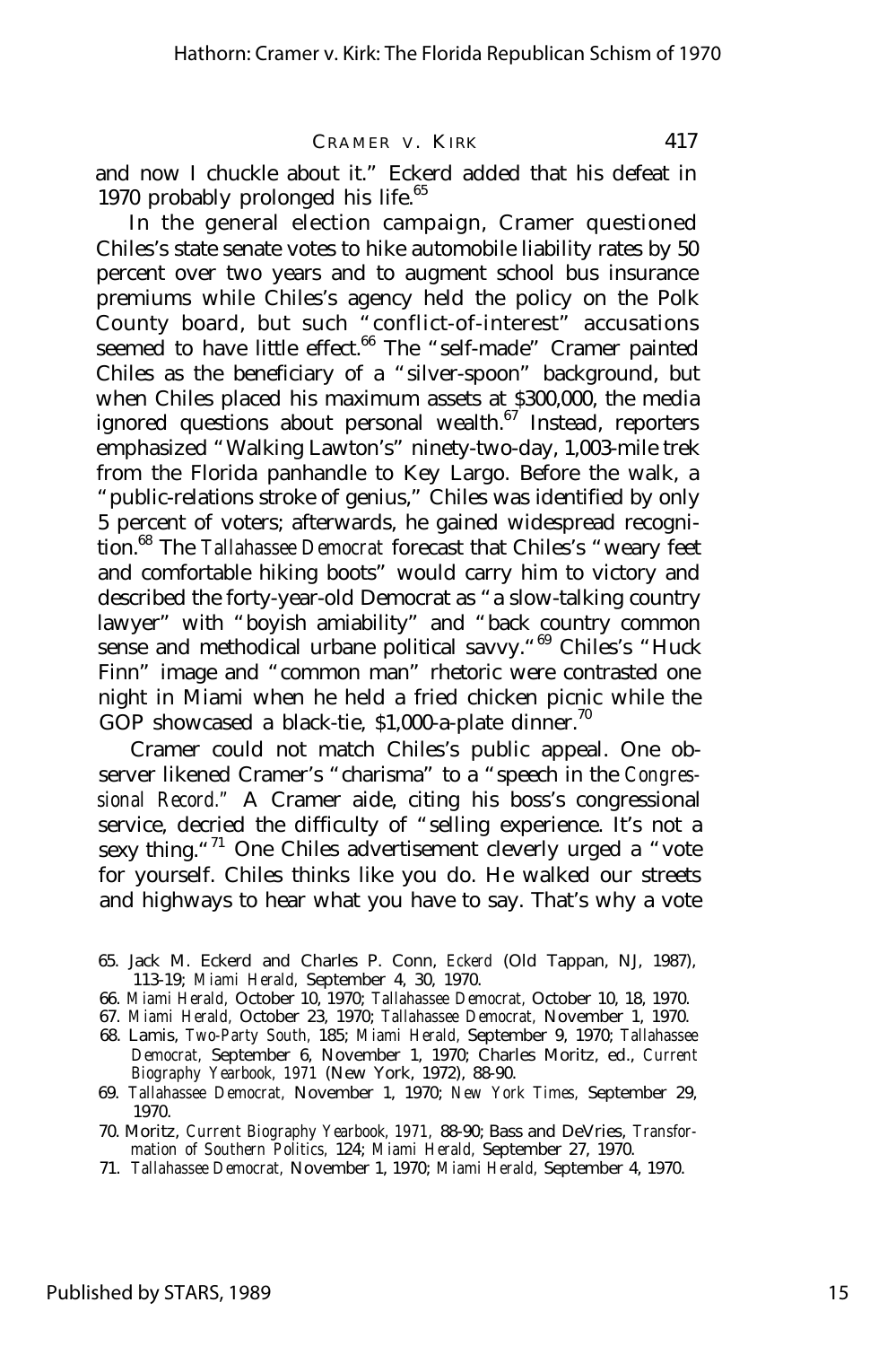for Chiles is like a vote for yourself."<sup>72</sup> Publicizing "shoe leather and a shoestring budget," Chiles dubbed himself a "problem solver who doesn't automatically vote 'no' on every issue."<sup>73</sup> Cramer later said he should have demanded more debates and rebuffed the walking tactic. "I never could get that turned around. He was walking, and I was running. But the press was enamored with the walk, and he finally changed his strategy from walking because he . . . didn't have the contributions to pay for a campaign otherwise. . . . So everytime he was asked a question about where he stood, he would quote somebody that he met on the campaign trail, to state what he was going to do when he got to the Senate consistent with what that constituent had said. The basic approach gave him more credibility to his walk, which had nothing to do with his qualifications for the Senate but gave him free publicity and appealed to the 'little man.' "74

Many Floridians in the 1970s feared that excessive growth might destroy the state's natural beauty. When ecology became a national matter, President Nixon created the Environmental Protection Agency. Chiles opposed the Cross Florida Barge Canal, though every member of the state delegation had previously backed the project. Chiles also proposed federal funds to remove waste from the once bass-teeming Lake Apopka in central Florida.<sup>75</sup> By contrast, Cramer received little credit from environmentalists even though he had drafted the 1956 Water Pollution Control Act and had sponsored legislation to protect alligators, stop beach erosion, dredge harbors, and remove oil spills. Instead, a Cramer critic accused him of weakening antipollution laws. Cramer questioned Chiles's opposition to a proposed severance tax on phosphate mining. That particularly affected Tampa Bay. "Liberal Lawton has protected the phosphate industry— the state's single largest polluter," Cramer claimed.<sup>76</sup> By 1974, a survey showed Floridians favored limits

<sup>72.</sup> *Miami Herald,* September 28, 1970.

<sup>73.</sup> Ibid., September 9, October 29, 1970.

<sup>74.</sup> Cramer interview.

*<sup>75.</sup>* Moritz, *Current Biography Yearbook, 1971,* 88-90; *Tallahassee Democrat,* September 10, October 27, 1970; *Miami Herald,* October 27, 1970; *Public Papers of the Presidents of the United States: Richard Nixon* (Washington, DC, 1971), 957.

<sup>76.</sup> *Tallahassee Democrat,* November 1, 1970; *Miami Herald,* October 23, 24, 1970; "Bill Cramer . . . Who Else?" campaign brochure of Cramer senatorial campaign, 1970.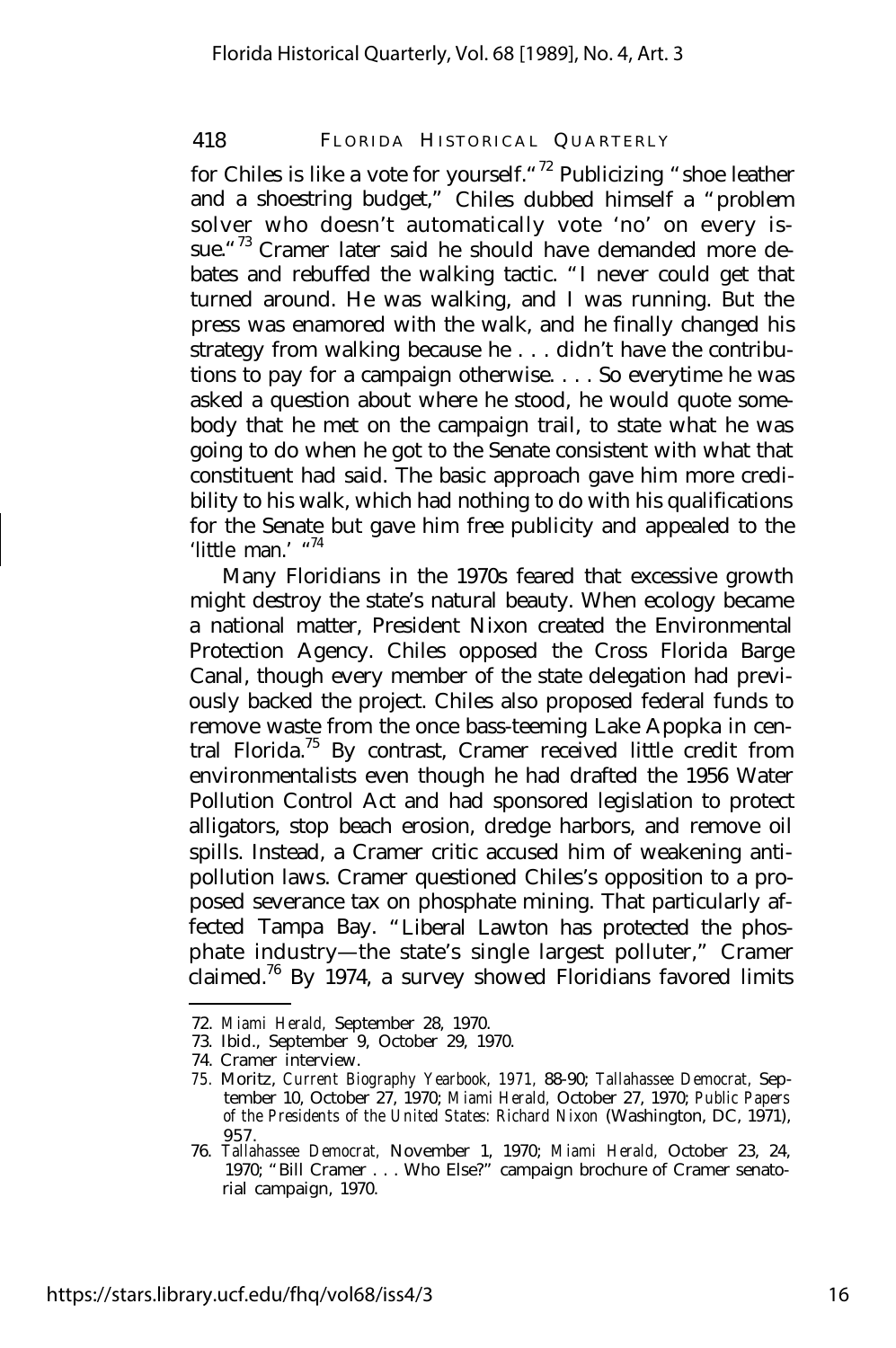on development; 60 percent urged more public funding for conservation.<sup>77</sup>

In the 1970 primary, all major papers, except the pro-Carswell *Tallahassee Democrat,* had urged Cramer's nomination, but only three papers— in Orlando, Fort Myers, and Pasco County— stuck with Cramer during the fall. Chiles hence benefited from a nearly unanimous press.<sup>78</sup> In the face of such media opposition, Cramer tried in vain to pin the "liberal" label on Chiles, who instead preferred the epithet "progressive conservative." <sup>79</sup> Explaining Cramer's failure to make "liberalism" an issue in 1970, the *New York Times* observed that Askew and Chiles "convey amiable good ol' boy qualities with moderate-to-liberal aspirations that do not strike fear into the hearts of conservatives." 80

Chiles, who relied heavily on Senator Spessard Holland's backing, joked that Cramer had expected to face the primary runner-up, former Governor C. Farris Bryant who, like LeRoy Collins, Gurney's foe two years earlier, had ties to the Johnson administration. "I'm not anything Cramer thought he would be running against. So he's reduced to telling lies about me," Chiles quipped.<sup>81</sup> Chiles boasted that Cramer could bring "Nixon, Agnew, Reagan and anybody else he wants. . . . I'll take Holland on my side against all of them."<sup>82</sup> Chiles challenged Cramer's support for Nixon's Family Assistance Plan, which had been rejected by the Senate Finance Committee. Opponents claimed the plan would have increased costs, but Cramer argued for keeping welfare families together with hope of ultimate independence. In 1988, at the end of his Senate career, Chiles, who had earlier opposed such reform as "a guaranteed annual income," backed a welfare program similar to what the Senate

<sup>77.</sup> Bass and DeVries, *Transformation of Southern Politics,* 116.

<sup>78.</sup> *Tallahassee Democrat,* September 6, 1970; Cramer interview. Among papers endorsing Chiles were the *St. Petersburg Times, Tampa Tribune, Tallahassee Democrat, Miami Herald, Pensacola News-Journal, Clearwater Sun, Sarasota Herald Tribune, Tampa Times, Sanford Herald, St. Augustine Record,* and *Ocala Star-Banner.*

<sup>79.</sup> Quoted in Numan V. Bartley and Hugh D. Graham, *Southern Politics and the Second Reconstruction* (Baltimore, 1975), 146-47; *Miami Herald,* October 27, 1970.

<sup>80.</sup> *New York Times,* October 11, 1970.

<sup>81.</sup> *Miami Herald,* October 1, 6, 14, 28, 1970; *Tallahassee Democrat,* October 22, 1970; *New York Times,* September 29, 1970.

<sup>82.</sup> *Tallahassee Democrat,* September 30, 1970.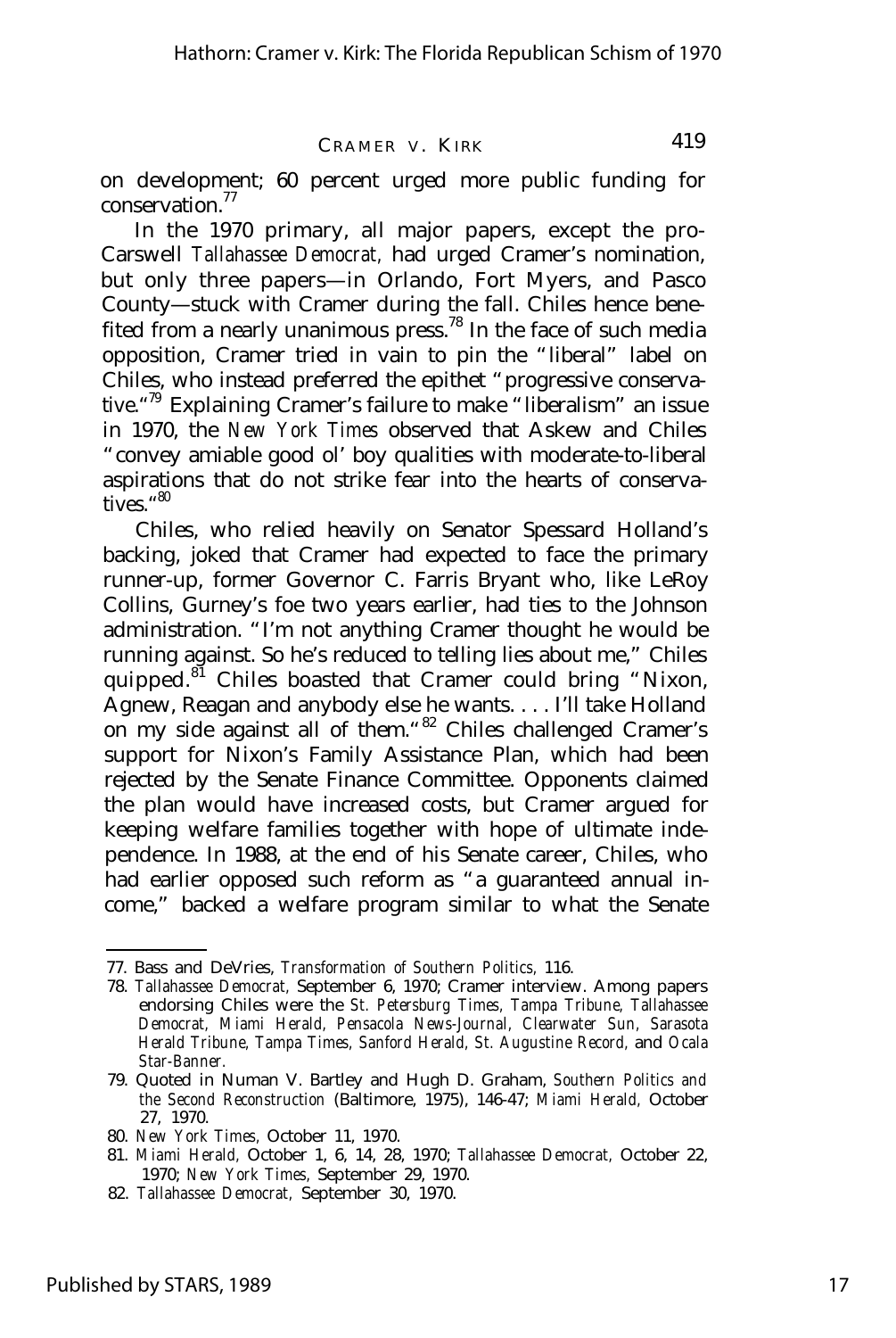had rejected in 1970. That plan cleared the Senate with only one dissenting vote.<sup>83</sup> Chiles adopted his rival's stance on civil disorders by supporting the law that mandates the death penalty for "bombers" who cause deaths.<sup>84</sup> Cramer, had introduced the antiriot measure, approved 389-25 by the House, that made police assault a federal crime. The law, designed to halt criminals who cross state lines, was lauded at Cramer rallies by Vice President Agnew and Attorney General John Mitchell. It was the basis for the 1970 arrest of black communist Angela Davis and five of the 1968 "Chicago Seven" defendants.<sup>85</sup>

Chiles countered Cramer's claim that a GOP-controlled Senate would mean removal of the controversial Arkansas Senator J. William Fulbright as chairman of the Foreign Relations Committee by stressing that other southern Democrats would also forfeit chairmanships to Republicans.<sup>86</sup> Chiles claimed that Cramer would act as a Nixon "rubber stamp" whose partisan interests would prohibit independence.<sup>87</sup> In his presidential papers, Nixon, who campaigned for Cramer in Miami Beach, Palm Beach, St. Petersburg, and Tallahassee, cited the congressman's sponsorship of "significant legislation designed to stop bombing and riots" and his record on the environment, senior citizens, and education.<sup>88</sup> Nixon said more Republicans were needed in Congress to bring an "honorable end" to the Vietnam War, maintain America's international presence, and halt "permissiveness, pornography, and busing." The heavily Democratic congressional majorities soon prompted Nixon to claim an "ideological" majority, a bipartisan coalition of "conservatives" and "moderates" to pass his programs.<sup>89</sup> Critical of dissenting youth, Nixon reminded the "silent majority" in St. Petersburg that the "impossible dream in most countries is possible in

<sup>83.</sup> Ibid., October 10, 1970; *New York Times,* September 30, 1988.

<sup>84.</sup> *Miami Herald,* October 14, 1970.

<sup>85.</sup> Ibid., October 8, 14, 1970; *Tallahassee Democrat,* October 14, 15, November 1, 1970.

<sup>86.</sup> *Miami Herald,* September 4, 1970; *Tallahassee Democrat,* September 9, October 25, 1970.

<sup>87.</sup> *Miami Herald,* October 23, 1970; *New York Times,* October 27, 1970.

<sup>88.</sup> *Nixon Papers,* 950; *Facts on File* 30 (October 28, 1970), 788.

<sup>89.</sup> *Nixon Papers,* 951-56; *Miami Herald,* October 28, 1970; *New York Times,* October 28, 29, 1970.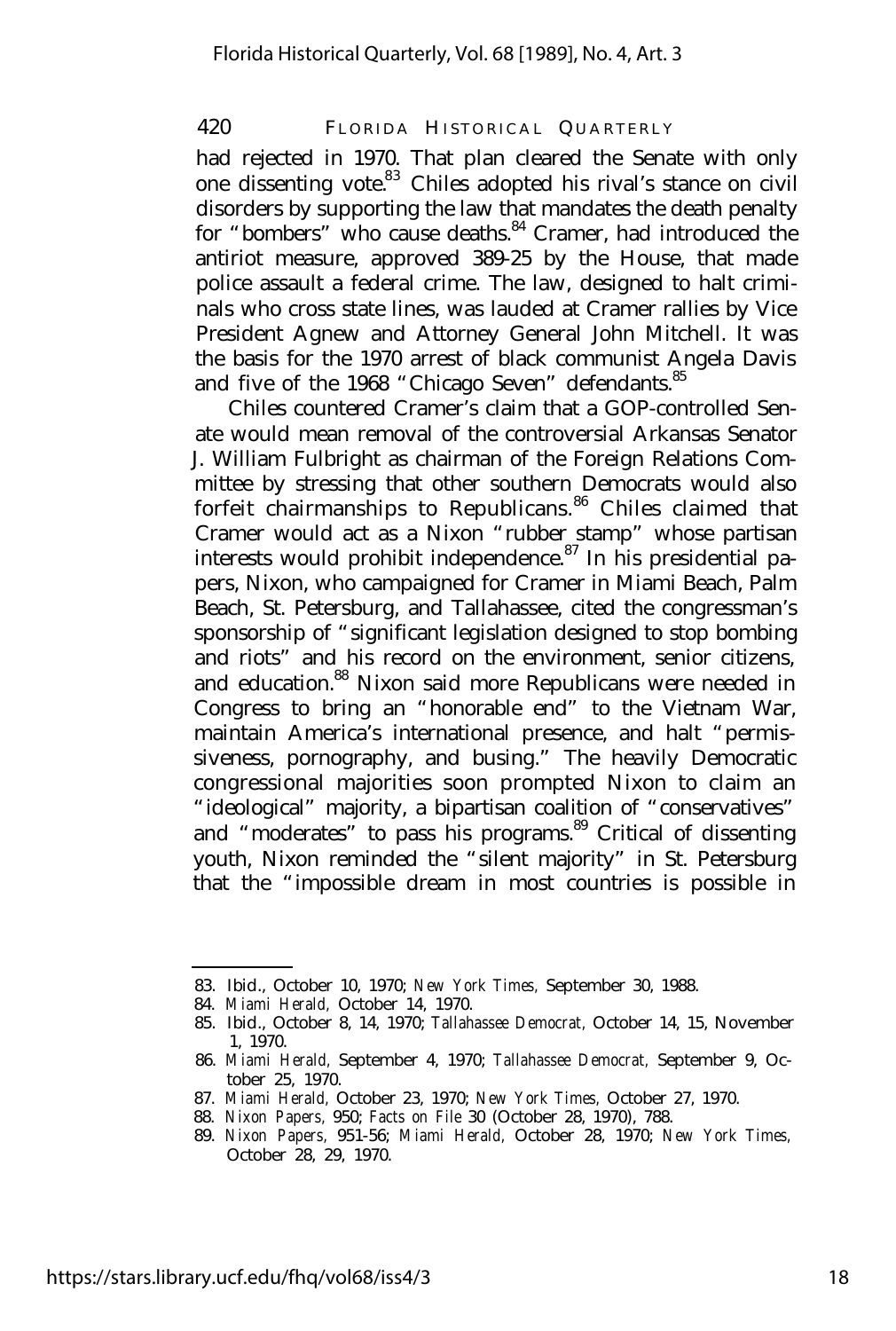America."<sup>90</sup> Making the first presidential appearance in Tallahassee since William McKinley, Nixon plugged "neighborhood schools" and renounced busing for the "sole purpose of achieving racial balance" as contrary to law and "quality education."<sup>91</sup> Though Chiles also opposed busing, he attracted black support by belittling Cramer's antibusing amendment as "just talk" and "an emotional issue." Cramer, in turn, challenged Chiles's vote in the Florida senate to give court-imposed busing orders the "status of state law," while Chiles proposed "magnet schools" to negate busing conflicts.<sup>92</sup>

Despite the Nixon-Agnew "road show," polls indicated weak Republican support. "The Republicans Are in Trouble in Florida," predicted a *New York Times* headline. On October 25, the *Miami Herald* poll placed Kirk and Cramer with 38 and 39 percent, respectively, compared to 62 and 60 percent for Askew and Chiles. The poll defined the chief issues as law and order, rebellious youth, the Vietnam War, and drugs, and found that blue-collar voters were identifying the Republicans with "inflation," then at one of the lowest levels of the forthcoming decade. Democrats further benefited from the perception of Askew and Chiles as "overnight sensations." Cramer insisted that the polls reflected only the views of the media whom, he claimed, "love those liberals.<sup>"33</sup> The GOP was further weakened when partisans of George Wallace, the 1968 American Independent party presidential candidate, citing Kirk's earlier condemnations of Wallace, endorsed Askew and Chiles. Kirk had previously renounced Wallace as a "racist" and a "flaming liberal" in conspiracy with President Johnson to thwart the emergence of southern Republicanism. <sup>94</sup> The *St. Petersburg Times* found Kirk trailing Askew by twenty-two points in Cramer's home county of Pinellas, while Cramer led by just seven points there. The survey indicated that Kirk would receive support from 51 percent of

<sup>90.</sup> *Nixon Papers,* 962; *New York Times,* October 30, 1970.

<sup>91.</sup> *Miami Herald,* October 24, 1970; *New York Times,* October 29, 1970; *Tallahassee Democrat,* October 28, 29, 1970.

<sup>92.</sup> *Miami Herald,* Septeember 2, October 18, 1970; *Tallahassee Democrat,* October 18, 1970.

<sup>93.</sup> *New York Times,* October 27, November 4, 1970; *Miami Herald,* October 25, 27, 1970.

<sup>94.</sup> Quoted in Nick Thimmesch, *The Condition of Republicanism* (New York, 1968), 239; *New York Times,* November 5, 1970; *Tallahassee Democrat,* September 2, October 2, 1970.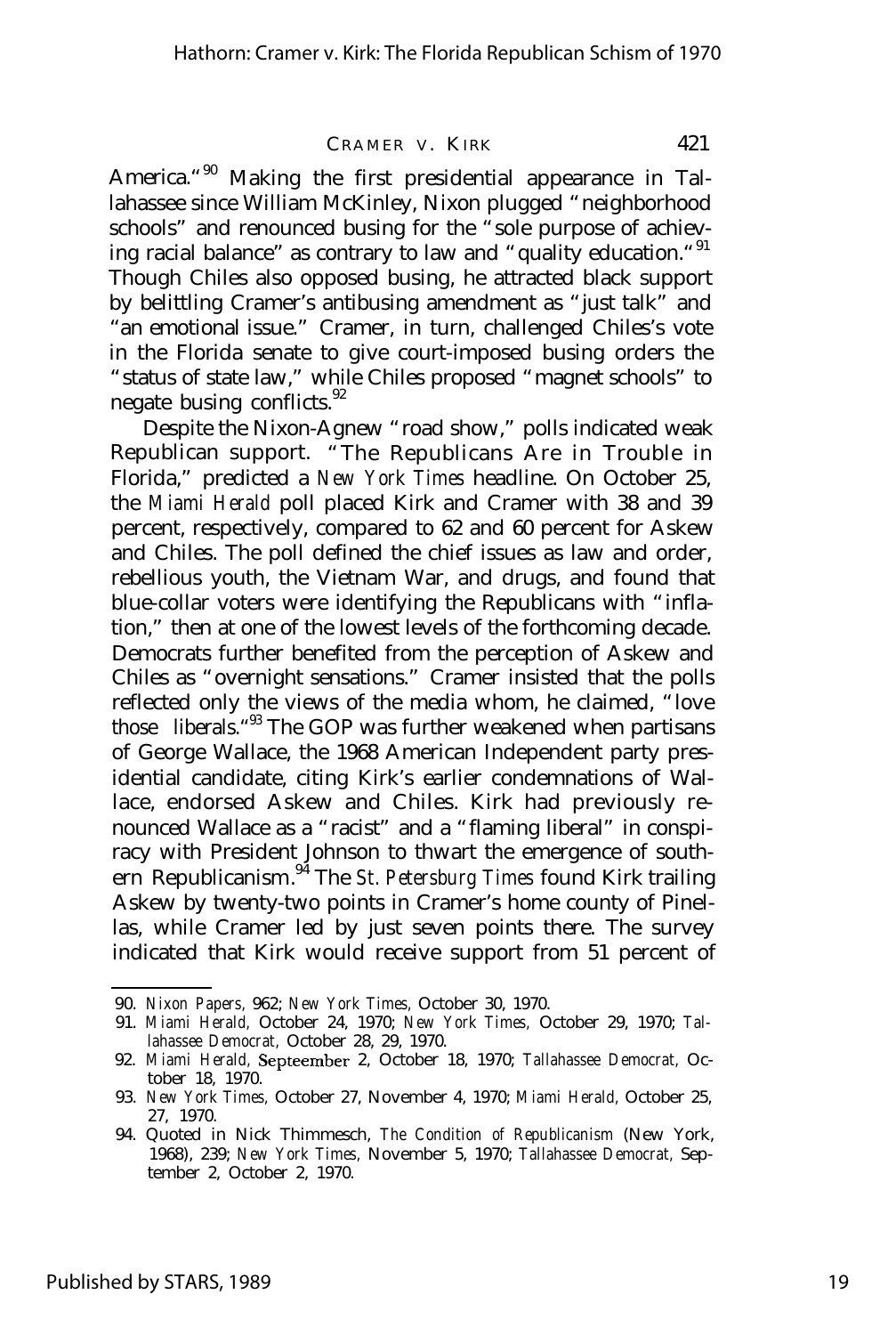Republicans, while Cramer would garner 75 percent GOP back $ing.<sup>95</sup>$ 

Cramer, Gurney, and Kirk differ on reasons for the GOP losses in 1970. Besides allowing Chiles's "walk" to go unchallenged and failing to seek more debates, Cramer cites his reliance on an out-of-state public relations firm not well versed in Florida politics as factors in the defeat. Moreover, he feels that the \$350,000 spending limit in effect in Florida for the 1970 campaign only did not permit enough television exposure for minority-party candidates facing institutional obstacles. Cramer also maintains that the intraparty schism hurt his candidacy even though the GOP fared poorly all across the South in  $1970.^{96}$ Gurney blames the defeat on the failure to attract enough Democratic support. Kirk, denying the impact of the schism, insists that no Republican could have been elected in Florida that year because Askew and Chiles have re-cemented the majority coalition. Indeed, the Democrats, finding that "fresh faces and new looks outweighed age and experience," gained across-the-board support from working-class whites, blacks, Jews, Cuban-Americans, metropolitan residents, and rural voters.<sup>97</sup>

Cramer polled 772,817 votes, or 61,716 more than the number of registered Republicans. Chiles's 902,438 ballots, representing majorities in fifty-five counties, was 1,121,830 below the number of registered Democrats.<sup>98</sup> Hence, much of an apathetic electorate sat out one of Florida's most contested senatorial races. Robert Sikes contends that numerous Farris Bryant supporters may have defected to Cramer, but if that occurred, many Republicans either did not vote or bolted to Chiles. Sikes said the Kirk-Askew match had little impact on the Senate race because Kirk was a "political accident" with little control over other contests.<sup>99</sup> Askew won all but nine counties to defeat Kirk, 984,305 to 746,243. Cramer polled 26,574 votes more than Kirk and took the five counties that Kirk lost: Broward, Collier, Martin, Pasco, and Pinellas. Cramer ran 11,077

<sup>95.</sup> *Miami Herald,* October 4, 1970.

<sup>96.</sup> Cramer interview.

<sup>97.</sup> Charlton W. Tebeau, *A History of Florida* (Coral Gables, 1971), 452.

<sup>98.</sup> Florida, *General Election Returns,* November 3, 1970.

<sup>99.</sup> Robert Sikes to author, Crestview, FL, June 1, 1987.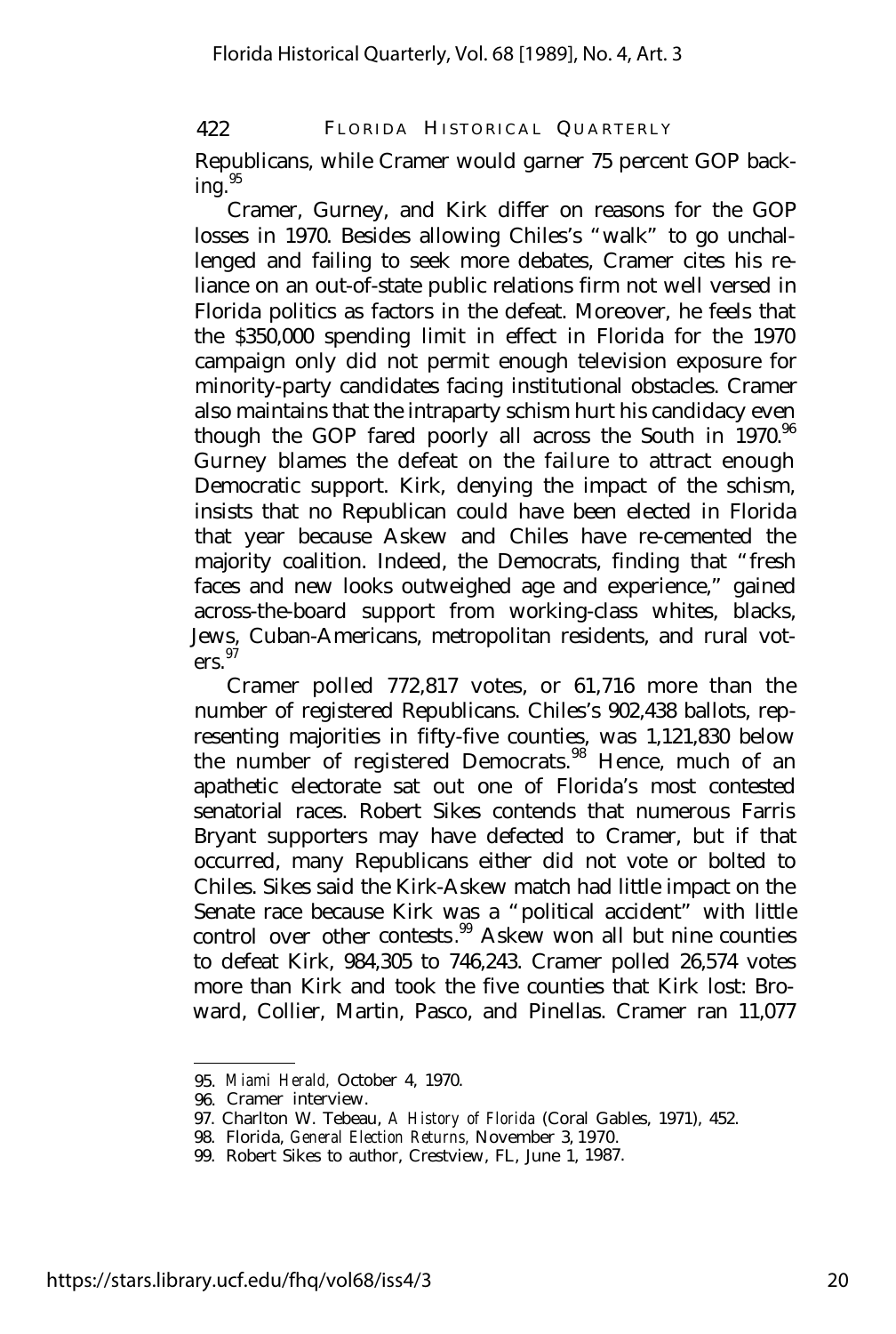votes ahead of Chues in Pinellas County where registered Republicans then outnumbered Democrats by 3,059. Kirk and Cramer each won seven counties: Indian River, Lake, Manatee, Orange, Osceola, Sarasota, and Seminole, and Kirk took the two counties- Clay and St. Johns--that were lost by Cramer.<sup>100</sup>

A disappointed Cramer weathered defeat in stride, having earlier told a reporter that "time and circumstance often measure a man's future. Quite often if you aspire to something, it becomes more unattainable because you are seeking it."<sup>101</sup> Generous in defeat, Kirk vowed to make Askew's term "as glorious as mine has been."<sup>102</sup> Askew said the Democrats represented a "new attitude in politics and a new confidence in the people" and hailed his party's "willingness to take on . . . the 'sacred cows' frontally . . . and to set really a new tone. "103

Two months after the general election, tensions between Cramer and Gurney resumed when pro-Cramer L. E. "Tommy" Thomas, a Panama City automobile dealer associated with the later Reagan campaigns, ousted the Gurney-endorsed Duke Crittenden of Orlando for the state chairmanship. Thereafter, three congressmen friendly with Cramer— J. Herbert Burke of Hollywood, Louis Frey of Orlando, and C. W. Young of St. Petersburg— and national committeewoman Paula Hawkins of Maitland prepared a letter to the White House urging that Cramer, not Gurney, be Florida's patronage advisor. Gurney quickly initiated "peace" meetings with his intraparty rivals, and the letter was never mailed.<sup>104</sup> Gurney, who retired as senator in 1974 and failed in a later quest to regain his former House seat, was thereafter charged, and acquitted, of federal and state allegations involving \$300,000 in unreported campaign funds and kickbacks from federal housing contracts.<sup>105</sup>

Despite talk to the contrary, Cramer never again sought public office and declined to consider appointment as a federal judge. Instead, he opened a Washington law practice. In 1973,

<sup>100.</sup> Florida, *General Election Returns,* November 3, 1970.

<sup>101.</sup> *Tampa Tribune,* June 18, 1967.

<sup>102.</sup> *Tallahassee Democrat,* November 4, 1970.

<sup>103.</sup> Quoted in Lamis, *Two-Party South,* 186; Bass and DeVries, *Transformation of Southern Politics,* 126.

<sup>104.</sup> *Tampa Tribune,* June 13, 1971; *Miami Herald,* September 26, 1971.

<sup>105.</sup> Lamis, *Two-Party South,* 293; Bass and DeVries, *Transformation of Southern Politics,* 125.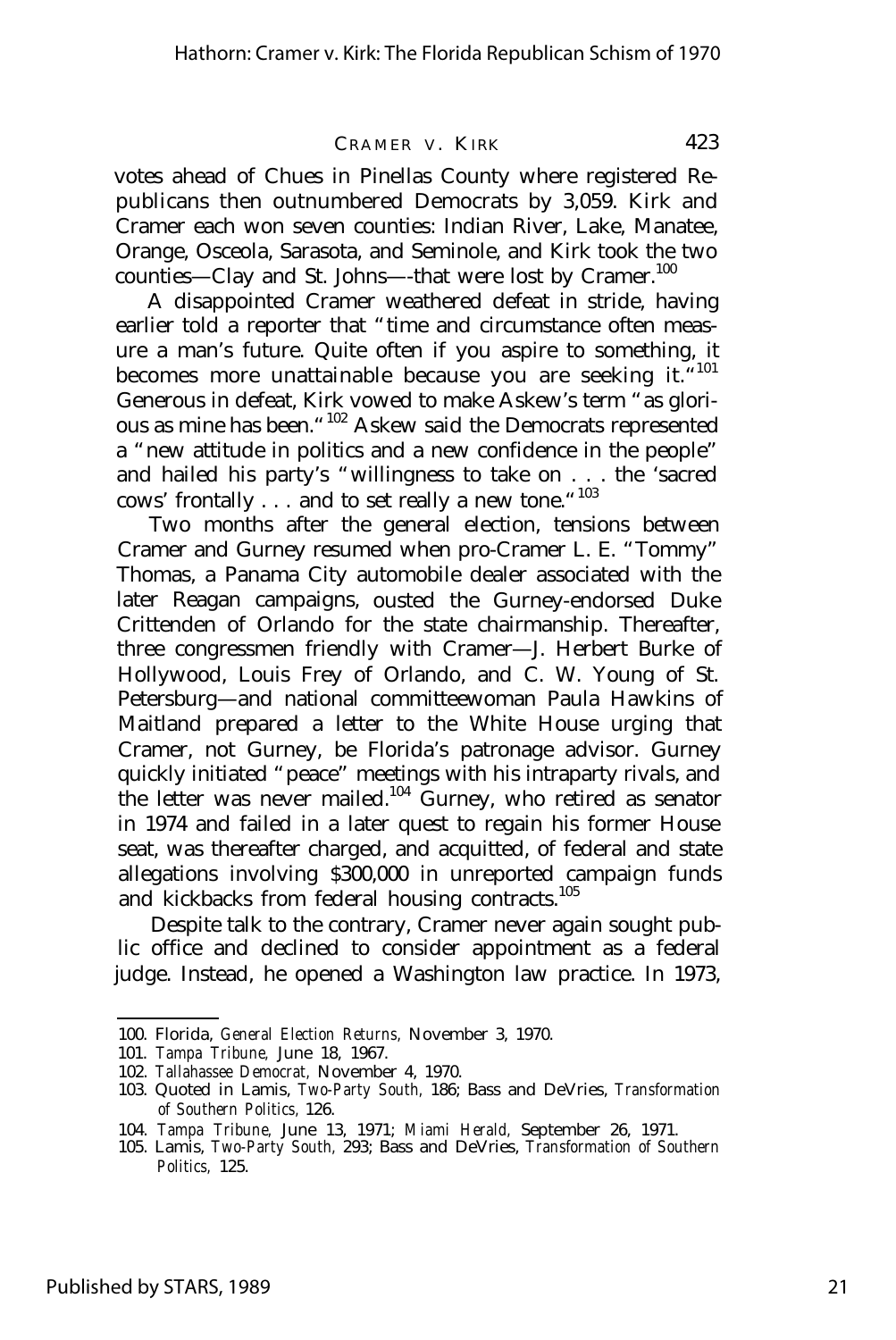Cramer directed the confirmation team for the elevation of House Republican Leader Gerald Ford to the vice-presidency. He lobbied on behalf of several foreign governments, including that of Nicaraguan President Somoza. In 1979, he headed the first American trade mission to China after the normalization of relations. Cramer also represented the Republican National Committee when the Ripon Society unsuccessfully fought the delegate formula plan adopted in 1972 when Cramer had chaired the RNC rules committee.<sup>106</sup> In the fall of 1988, Cramer, while maintaining his Washington legal office, returned to St. Petersburg where he now practices law and is active in Tampa land development with his former aid, Jack Inscoe.

After his 1970 gubernatorial primary loss, Eckerd defeated Mrs. Hawkins for the 1974 Senate nomination but was beaten by Democrat Richard Stone when the American Independent nominee, Dr. John Grady, split the anti-Democratic vote. In a surprising move in 1978, Kirk switched allegiance to the Democrats to run again for governor after a federal court barred on technical grounds his planned independent candidacy. Even as a Democrat for the second time around, Kirk said he still twice supported Reagan and initially backed Congressman Connie Mack III, who scored a wafer-thin triumph for the United States Senate seat Chiles had unexpectedly vacated in 1988.<sup>107</sup> However, Kirk himself ran as a Democratic candidate for Chiles's seat but gained few primary votes. In 1990, Kirk again switched parties and announced his candidacy for governor as a Republican.

As governor, Reubin Askew formed a staff devoted to candidate recruitment and issues, an endeavor that helped to keep the Florida GOP in the doldrums for a full decade. Democrats became a real political party, instead of the previous "collection

<sup>106.</sup> Cramer interview; *New York Times,* December 24, 1970; Michael J. Krvzanek. *U. S.-Latin American Relations* (New York, 1985), 122-23: Jack Inscoe, telephone conversation with author, March 5, 1990.

<sup>107.</sup> Kirk interview, March 7, 1988. Though Kirk left the GOP, his son-in-law, State Senator Ander Crenshaw of Jacksonville, is an active Republican. Chiles's easy re-elections in 1976 and 1982, when he overwhelmed Dr. John Grady and State Senator Van B. Poole, respectively, made him a favorite for a fourth term in 1988 until he decided to step down. Askew briefly entered the race for the seat Chiles vacated but withdrew, citing fundraising barriers.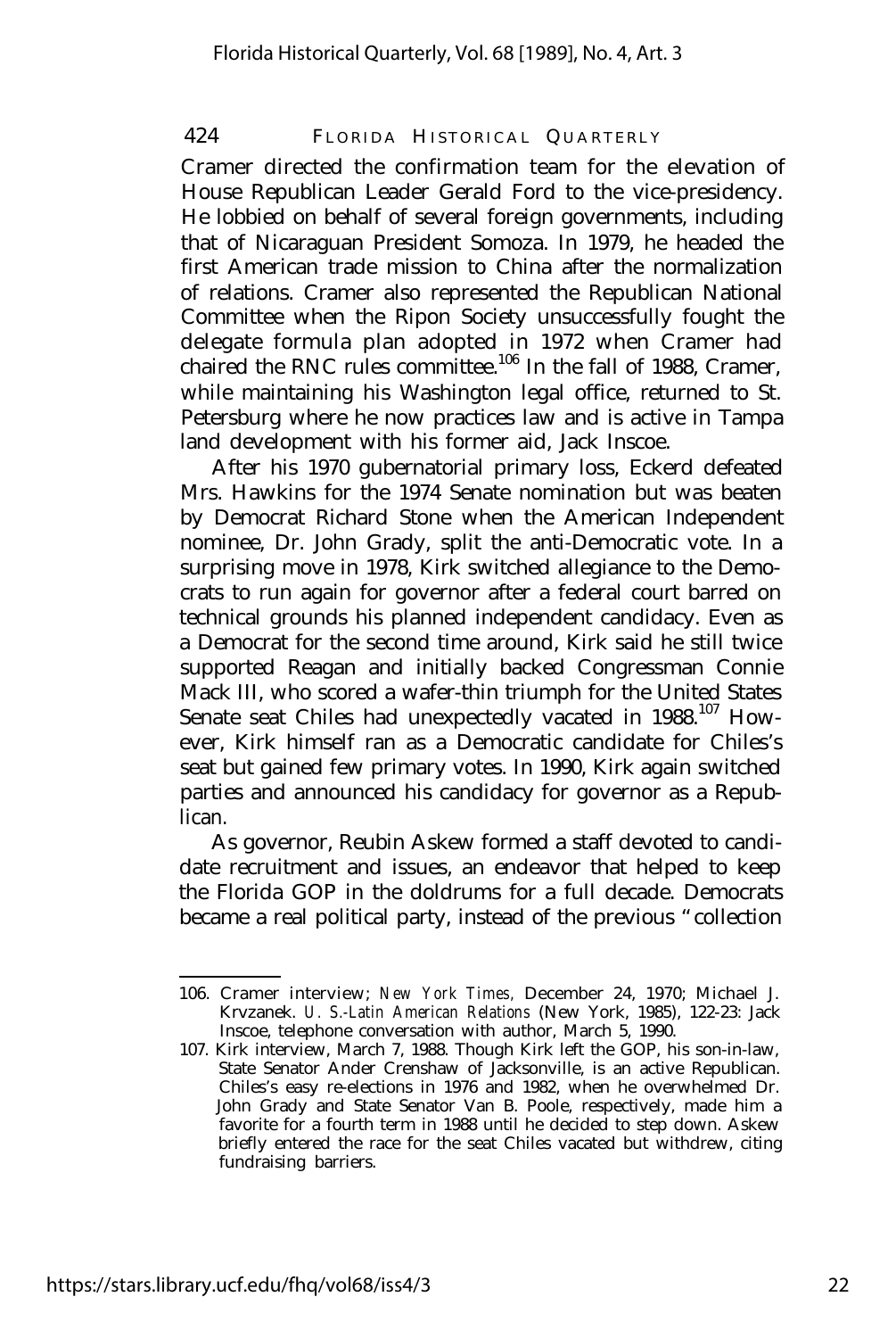of individual contenders who often stood to lose, rather than gain, by endorsing each other."<sup>108</sup> Excluding Nixon's 1972 landslide and Paula Hawkins's victory for public service commissioner, the Florida GOP won no statewide races throughout the 1970s. Recovery from the Cramer-Kirk schism was indeed slow. Not until 1980 did the GOP rebound, when voters chose both Reagan electors and Mrs. Hawkins to fill Gurney's former Senate seat. She was beaten after one term in 1986 by Governor Robert "Bob" Graham, Askew's successor. Offsetting Hawkins's loss, the GOP finally regained the governorship with the election of Robert "Bob" Martinez, the state's first governor of Hispanic descent. And by 1989, as a result of regular and special elections and a Democratic defection, Florida sported a rare Republican majority in its United States House of Representatives delegation.

Florida Republicans continue to make impressive gains in voter registration. In October 1988, Republicans numbered 2,360,434, compared to 3,264,105 Democrats, 421,398 independents, and a scattering claiming other affiliations. Twelve counties are majority Republican by registration: Brevard, Charlotte, Collier, Indian River, Lake, Lee, Manatee, Martin, Orange, Pinellas, Sarasota, and Seminole. Between 1986 and 1988, Republican ranks swelled by 321,603 voters, while Democratic registration increased by just 49,352. For the first time, Republican registration trails the Democrats by fewer than 1,000,000 voters. Between October 1988, and April 1989, about 44,000 new voters registered as Republicans, in contrast to only 18,000 as Democrats. In the spring of 1989 the GOP was out-registering the Democrats nearly  $6,500$  to  $1,000$ .<sup>109</sup> Republican potential in Florida had been particularly encouraging at the be-

<sup>108.</sup> Tebeau, *History of Florida,* 452. For a look at Askew's racial policies, see David Campbell and Joe R. Feagin, "Black Politics in the South: A Descriptive Analysis," *Journal of Politics* 37 (February 1975), 129-62.

<sup>109.</sup> Florida, *County Voter Registration,* October 1988; *Human Events* 49 (May 20, 1989), 2, quoting from Hastings Wyman's *The Southern Political Report.* Of the twelve counties with a majority of registered Republicans, only Cramer's home county of Pinellas voted against 1988 GOP senatorial nominee Connie Mack of Cape Coral. Pinellas gave Mack 47 percent, but the Democratic counties of Escambia (Pensacola), Bay (Panama City), and Duval (Jacksonville), all of which had stood firmly with Chiles and Askew in 1970, supported Mack who won by fewer than 34,000 votes (out of more than 4,065,000 cast) over Democratic Congressman Kenneth "Buddy" MacKay of Ocala.